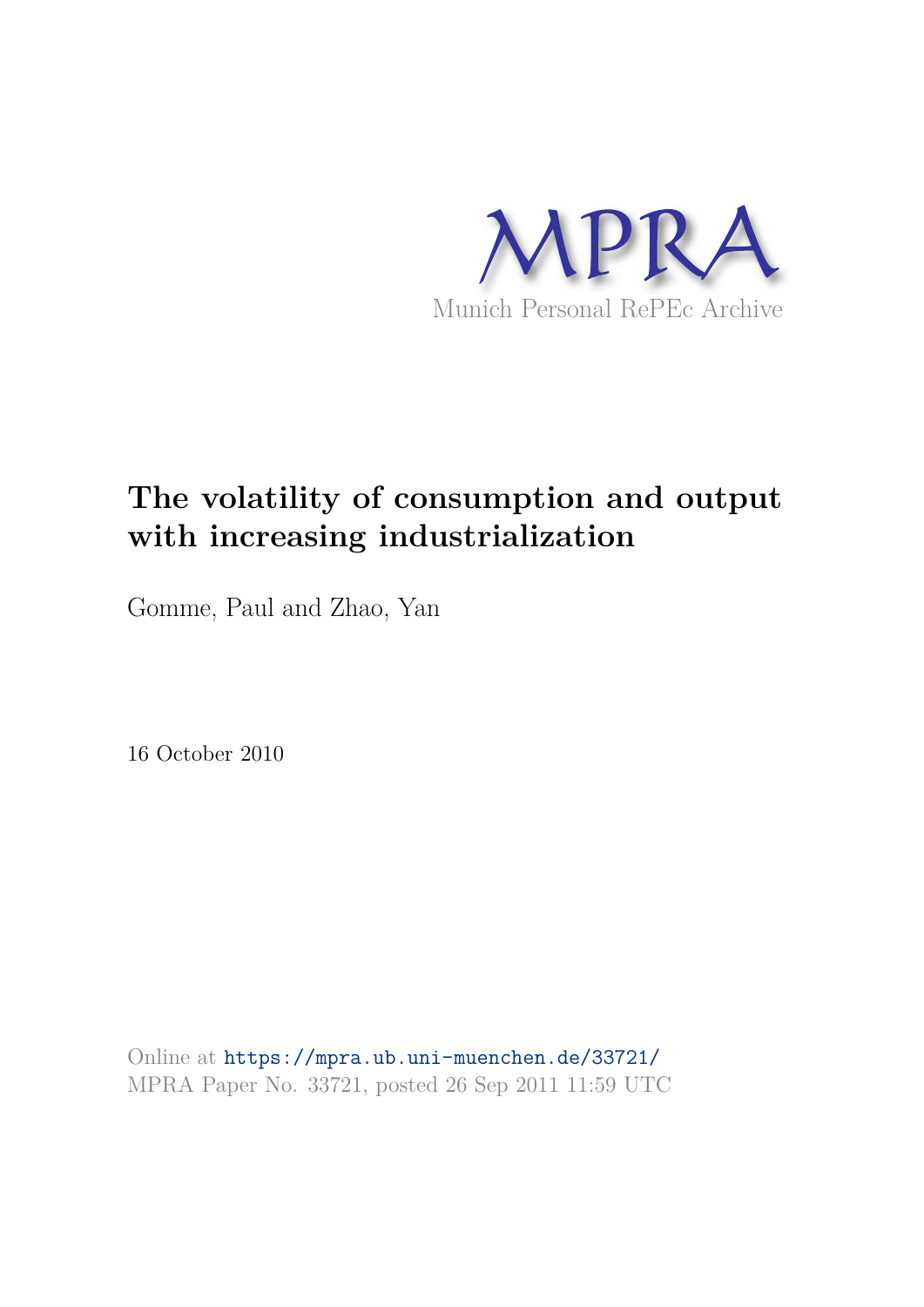# The volatility of consumption and output with increasing industrialization

### Paul Gomme

Department of Economics Concordia University Paul.Gomme@concordia.ca

School of Business East China University of Science and Technology yanzhao@ecust.edu.cn

Yan Zhao

August 2011

#### **Abstract**

Consumption is more volatile than output in developing countries while it is less volatile than output in developed economies. This paper shows that the relatively large home sector in developing economies contributes to this difference, and the driving force for this difference is technology. Thus this paper suggests that volatile market consumption is almost inevitable at the start of industrialization, when the technology level in the market sector is just above that of the home sector.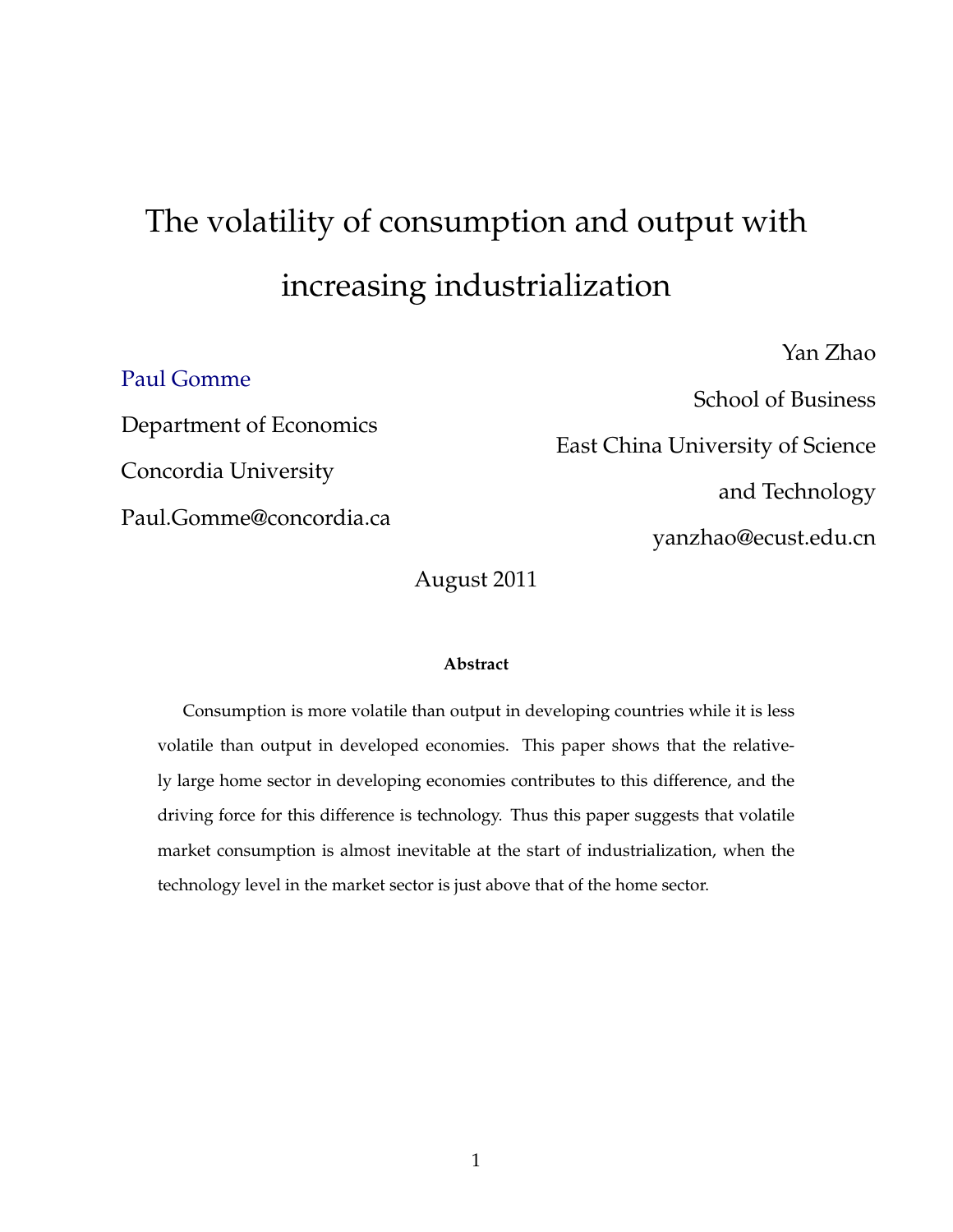## **1 Introduction**

In the business cycle literature, the notion that consumption is generally less volatile than output, is commonly known and widely accepted. Implied by the theory of consumption smoothing and supported by the data, less volatile consumption relative to output seems commonsense.

This rule, however, is not universally observed in the data. For many developing countries, such as Argentina, Brazil, Mexico, and South Africa, consumption is more volatile than output. Recently, this fact has been noticed and the related literature is growing. For example, Garcia-Cicco et al. (2009) calculate the ratio of the volatility of consumption to that of output for Argentina, 1900 − 2005, to be 1.4; Aguiar and Gopinath (2007) find the same ratio to be 2.01 for Brazil and 1.24 for Mexico, and the average for developing countries is 1.45. The former attributes the relatively greater volatility of consumption in developing countries to preference shocks, but do not investigate the corresponding impact of the same shocks on developed countries. It cannot be argued that preference shocks cause the greater volatility of consumption relative to output in developing countries without first checking whether the same shocks cause the same or different effects in developed countries. Insofar as the effects are the same, the difference in relative volatilities remains unexplained. Insofar as they are different, and of the right size and direction, there may be an explanation, at least to some degree. The same methodology must hold for any factor proposed as a potential cause of the difference in relative volatilities, for example, productivity, literacy or mortality, and a check of the effects on each block, developing and developed, must be undertaken to establish potential causation.

Aguiar and Gopinath (2007) adopt the right methodology but concentrate on technology shocks. In their view, technology shocks are trend-growth related in developing countries, but transitory fluctuations around a stable trend for developed economies. When there is a shock on an economy, the representative agent in developed countries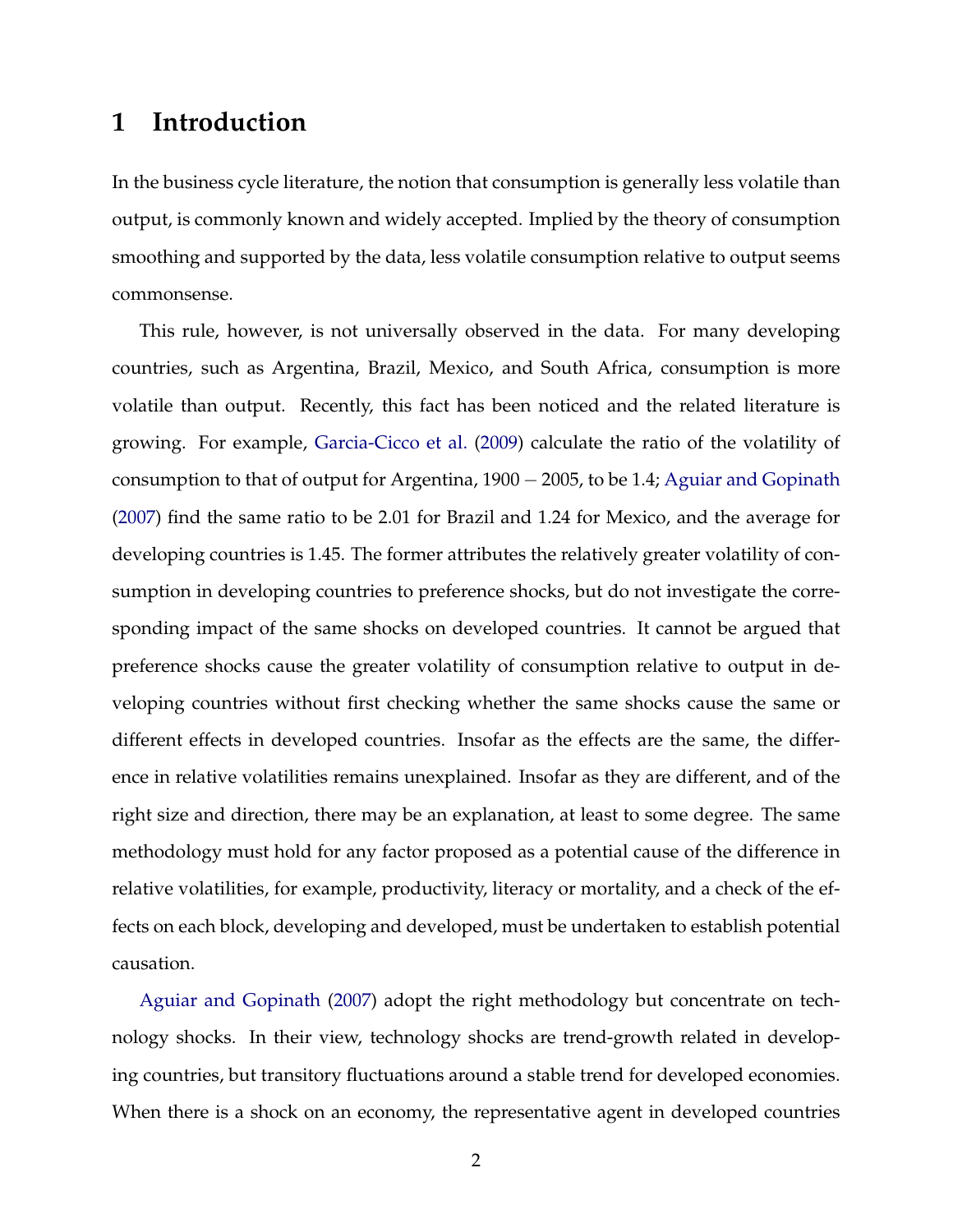will not adjust consumption much because the agent knows that the shock is not permanent, with the expectation that output will return to the long-run trend. By contrast, in developing counties, the agent will adjust consumption accordingly because the shock implies a permanent change in output.

This paper seeks to explain the difference in consumption volatility across economies in general, and between developed and developing economies in particular, by first asking a fundamental question: What is the principal difference between a developed and a developing economy, and how is such difference reflected in the data of each? The principal difference is that a developed economy, which is generally in an advanced stage of industrialization, encompasses a proportionally greater market sector, while a developing economy has a proportionally greater non-market or home sector. Moreover, the available data for consumption and output generally concentrate on market activity, the home sector being ignored to a large extent. Indeed, the home sector is evidently an important component of total output, whether on the household level or the aggregate level. For example, the U.S. time-use survey indicates that market work and home work constitute 33 and 25 percent of discretionary time for a typical household. On the aggregate level, Eisner (1988) suggests that household production is between 20 to 50 percent of *GNP*; more recently, Blankenau and Kose (2007) argue that this ratio is 40 to 50 percent for most industrialized economies. For its importance on data, more recently, Gomme and Rupert (2007) argue that

"For the purposes of calibration and measurement, it is useful to include a home production sector even if the specific questions being studied do not explicitly call for a home sector."

The main objective of this paper is to investigate whether the difference in consumption volatility across countries can be explained by the difference in the relative importance of home sectors. The intuition is straightforward: the home sector in developing countries is considered to constitute a bigger share in total output than in developed e-

3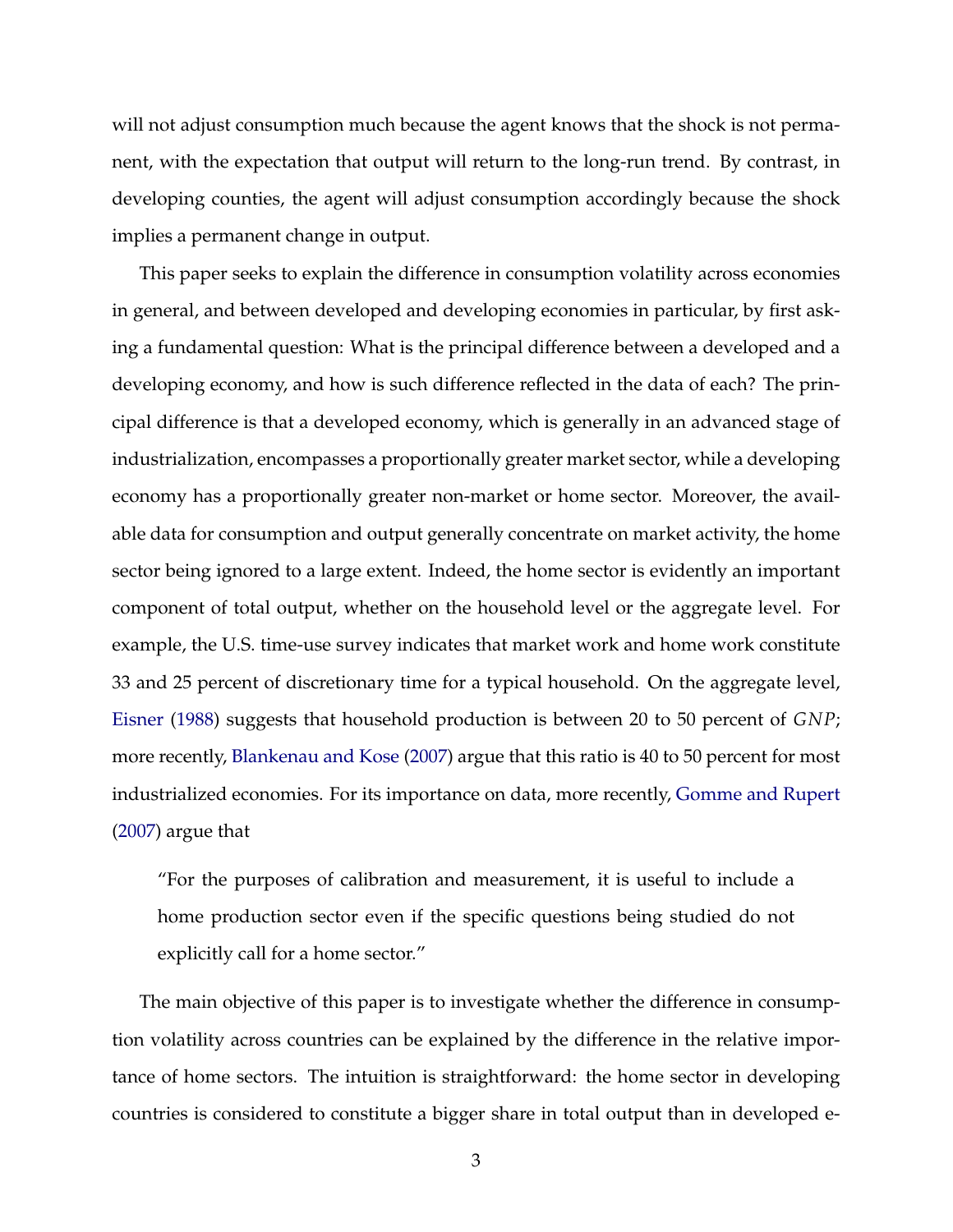conomies. Aggregate consumption, which includes both market produced and home produced goods, may not be as volatile in developing countries as the data suggest.

The main work concentrates on finding key differences across countries that can affect relative volatility. The various factors taken into consideration here include differences in preferences, international linkages and technology. The difference in preferences is represented by the share of market consumption in total consumption and the elasticity of substitution between market goods and home produced goods. Sensitivity analysis shows that the effect of preferences on consumption volatility is ambiguous: the relationship between the volatility of market consumption and preferences is nonlinear. When the share of market consumption or the elasticity of substitution increases, the volatility of market consumption first increases and then decreases. This suggests that consumption tends to be volatile within the moderate range, not at the extremes.

Another notable difference between the developing and developed countries is the degree of international financial integration. Developed economies have access to world financial markets with fewer constraints and smaller costs, either because of more reliable financial systems or because of the large number of financial products available. Extensively discussed, the relationship between financial markets and macroeconomic volatility is still ambiguous. Mendoza (1994) finds that changes in the volatility of consumption and output are negligible in response to changes of financial openness. Baxter and Crucini (1995) find that financial integration increases the volatility of output while decreasing the volatility of consumption. Gavin et al. (1996) study the sources of macroeconomic volatility in developing countries over the period  $1970 - 92$ , and find that there is a significant positive association between the volatility of capital flows and output volatility.

This paper contributes to this debate by investigating the relationship between financial integration and consumption's relative volatility. The degree of financial integration is modeled as the ease with which a country's foreign assets may be adjusted through lending or borrowing. The paper shows that, relative consumption volatility decreases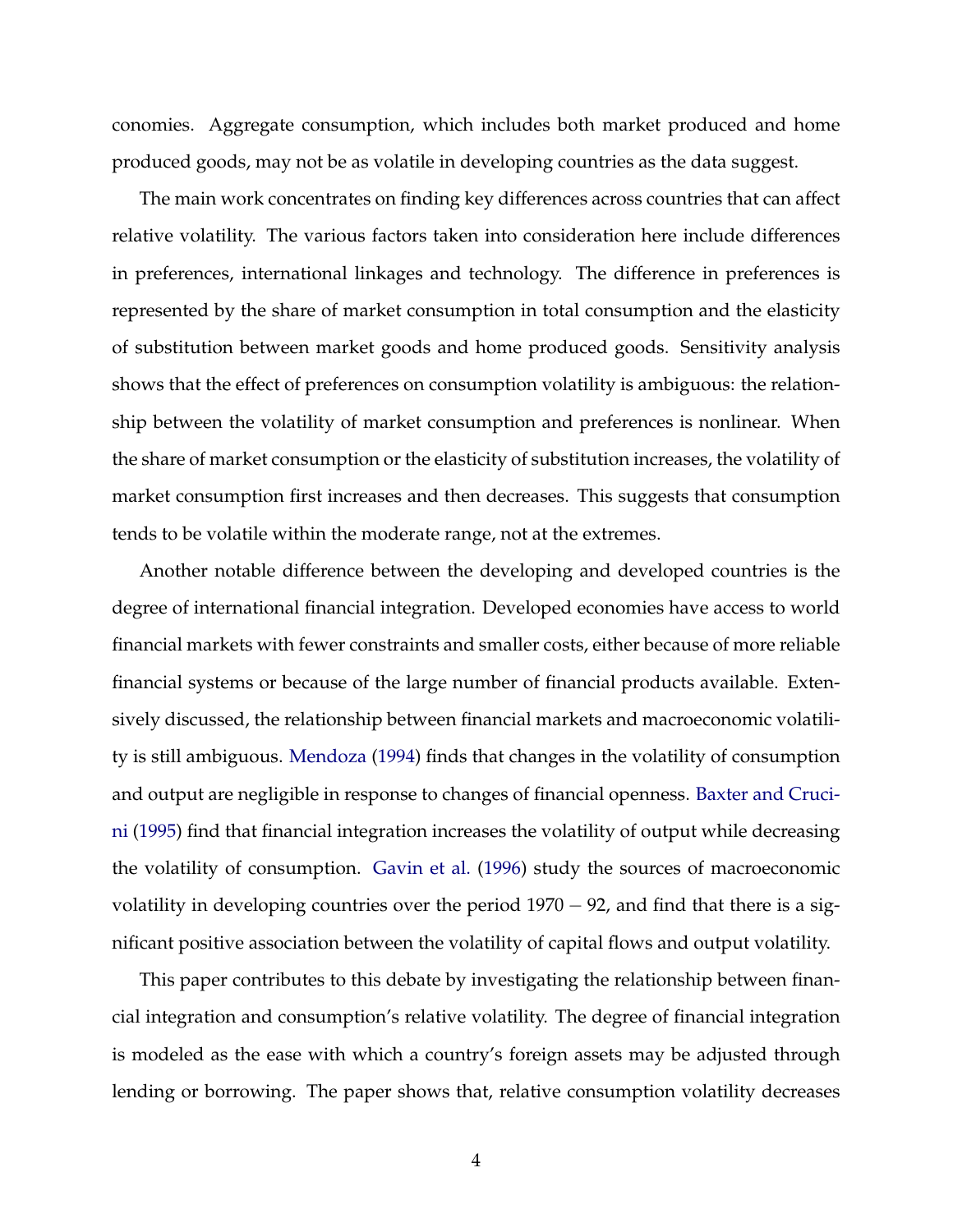monotonically with international financial integration. This result is consistent with conventional wisdom that financial markets help to smooth consumption through lending or borrowing.

One of the most salient differences between developed and developing countries is the disparity in total factor productivity, that is the market sector's productivity relative to the home sector. Since factors of production, like capital and labor, will flow to the sector that offers the greatest return (expressed in terms of utility), it is relative productivity, not absolute productivity, in the market and home sectors that determines the allocation of factors of production. It is generally believed that the productivity discrepancy between the two sectors is larger in the developed economies, for two reasons. First, one characteristic of developed economies is economies of scale, which typically occurs in the advanced stage of the process of industrialization. Developing countries lag behind in this process. Second and more important, developed economies characteristically invest more funds in research and development, the primary source of production enhancement. Even when measured as a percentage of *GDP*, the top eight countries are all from the developed group.  $\frac{1}{1}$ 

Not only is the discrepancy in productivity levels different across countries, the technology transmission between sectors is also not the same. It is assumed that technology can only be transmitted from a more advanced sector to less advanced sectors, namely from the market sector to the home sector in this paper. For developed economies, advanced technology and sophisticated equipment are common in the market sector, and such equipment is virtually unattainable for households. Thus even when there is technological innovation in the market sector, it is difficult to adopt such innovation in the home sector. For developing economies, where domestic workshops are common, the situation is different; technological innovation in one sector will be applicable to the other sector. The paper shows that, the less productive the market sector is relative to the home sector,

<sup>&</sup>lt;sup>1</sup> According to OECD, the top eight are Israel (4.53%), Sweden (3.73%), Finland (3.45%) Japan (3.39%), South Korea (3.23%), Switzerland (2.9%), Iceland (2.78%) and the United States (2.62%).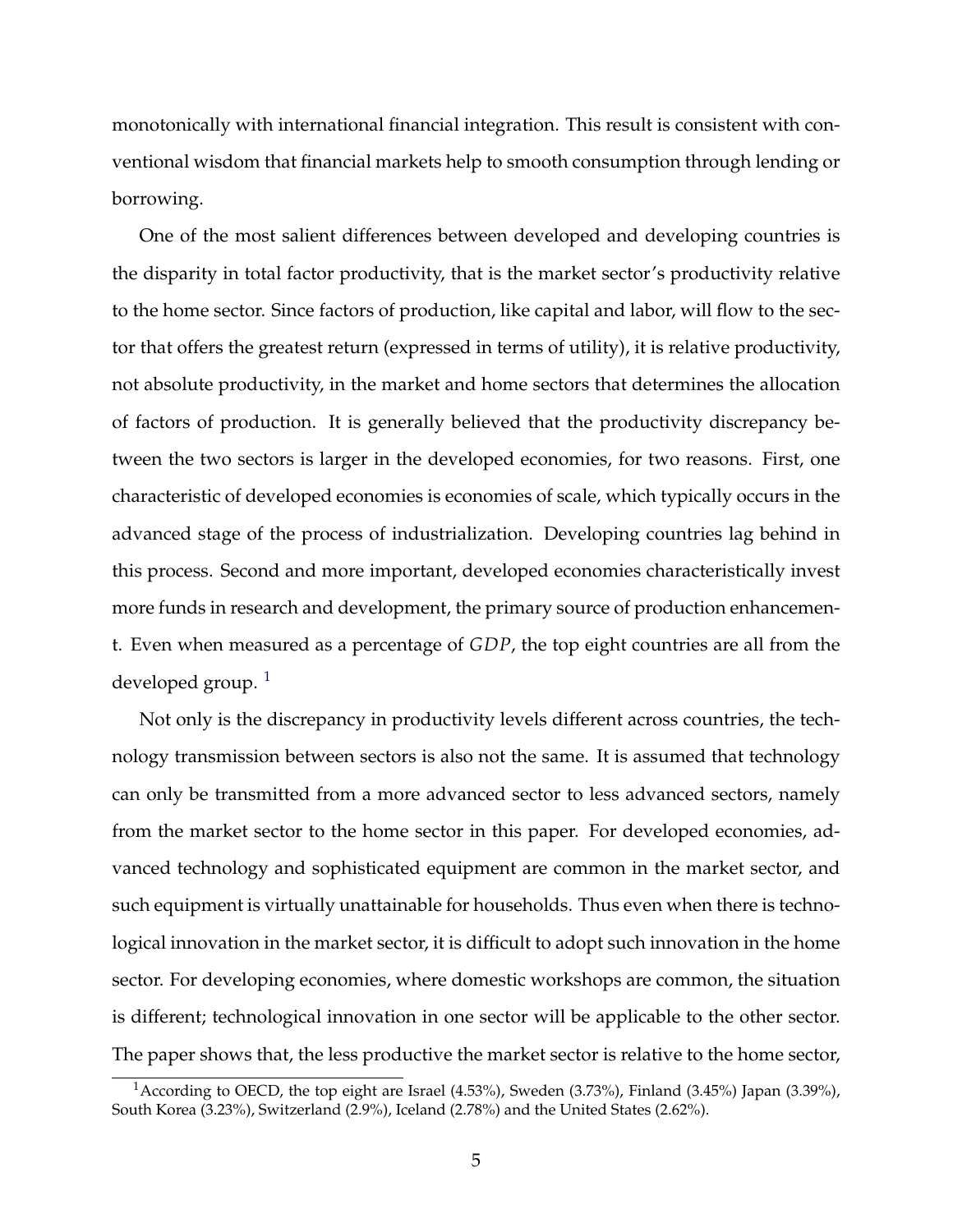and the stronger the transmission effect, the more volatile market consumption(relative to market output) will become. Moreover, the volatility of market consumption varies to a greater extent with technology than with preferences and the international linkage; further changes to production are the only way to generate more volatile consumption, which implies that technology is the driving force for excess volatile consumption in many developing countries.

The structure of the paper is as follows. The next section, Section 2 sets up a two sector model; Section 3 calibrates the parameters and provides the simulation results for the benchmark economy; Section 4 undertakes sensitivity analysis, in which differences in preferences, production and the international linkage are presented and their effects on the volatility of consumption are analyzed. Section 5 summarizes the conclusions of this paper.

## **2 The Economic Environment**

#### **2.1 Preferences**

In a small open economy, the infinitely lived representative agent derives utility from streams of a composite good *c<sup>t</sup>* , and disutility from working *n<sup>t</sup>* . The agent's preferences are summarized by:

$$
E_0 \sum_{t=0}^{\infty} \theta_t U(c_t, n_t) \tag{1}
$$

$$
\theta_0 = 1 \tag{2}
$$

$$
\theta_{t+1} = \beta [U(c_t, n_t)] \theta_t \tag{3}
$$

where  $\theta_t$  is the endogenous discount factor,  $\beta$  is a function of past utility with the restriction that its first-order derivatives are negative,  $\beta' < 0$ . <sup>2</sup> This restriction implies that the

<sup>&</sup>lt;sup>2</sup>The endogenous discount factor is to overcome the indeterminacy problem, see Mendoza (1991) and Schmitt-Grohe and Uribe (2003) for details.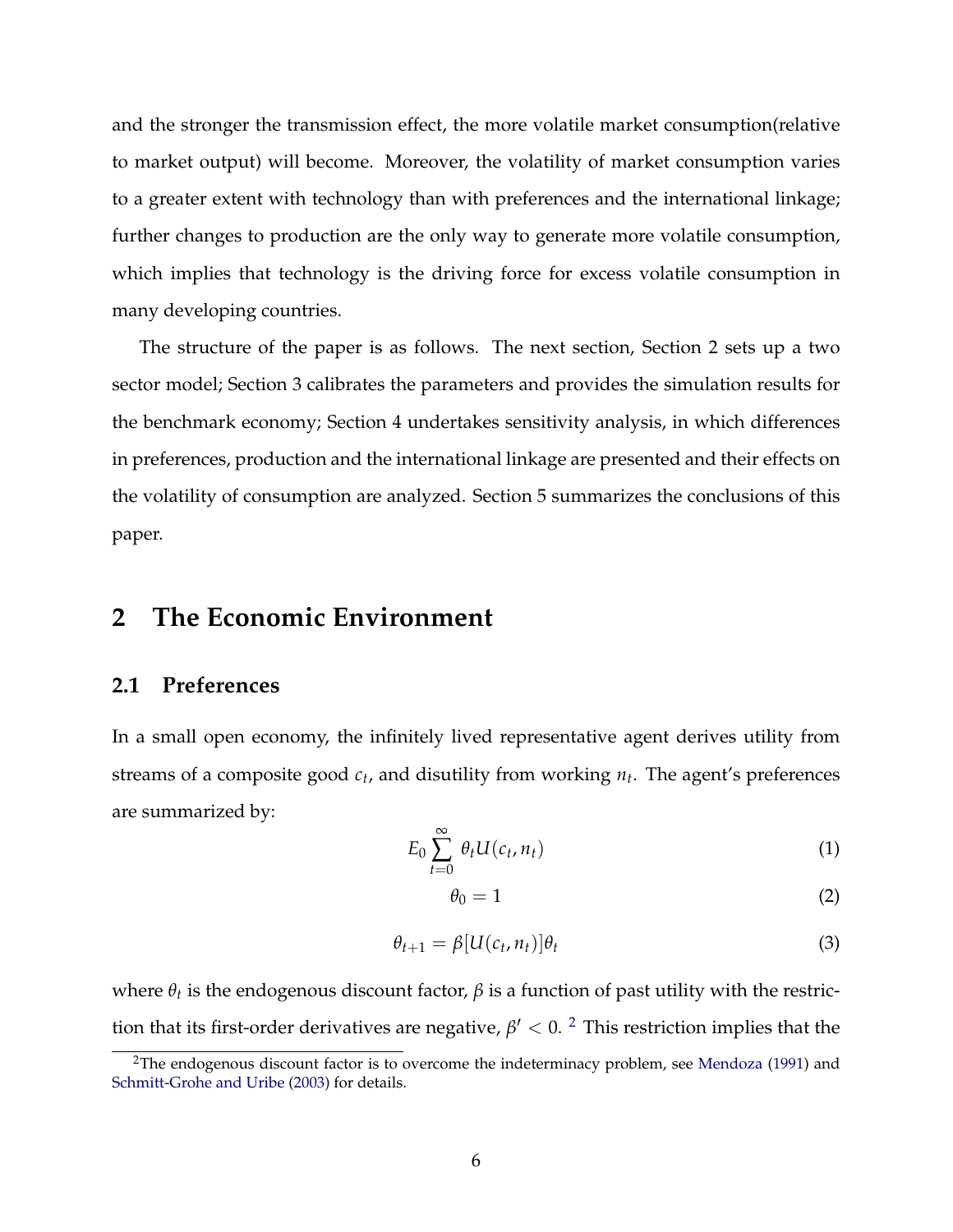more people consume, the less patient they become. Any increase in current consumption reduces the subjective discount weight of all future periods.

In the small open economy literature, the functional form for preferences receives particular attention. The standard form for utility generally fails to produce a countercyclical trade balance, one of the stylized facts for open economies. The GHH utility, first proposed by Greenwood et al. (1988), performs better and is widely adopted in open economy models. Moreover, Chapter 1 shows that, in a two sector model, standard preferences lead to macroeconomic volatility, especially for consumption. For the purpose of concentrating on consumption volatility in this paper, the GHH form is preferred. GHH preferences have the form

$$
u(c_t, n_t) = \frac{[c_t - \mu \frac{n_t^{\omega}}{\omega}]^{1-\gamma}}{1-\gamma}
$$
\n(4)

in which aggregate consumption  $c_t$  consists of market goods  $c_t^m$  and home-produced goods  $c_t^h$ , and

$$
c_t = \left[ \pi(c_t^m)^{\frac{\rho-1}{\rho}} + (1-\pi)(c_t^h)^{\frac{\rho-1}{\rho}} \right]^{\frac{\rho}{\rho-1}}
$$
(5)

 $n_t$  in equation (4) is the sum of working time in the market sector  $n_t^m$ , and the home sector  $n_t^h$ :

$$
n_t = n_t^m + n_t^h \tag{6}
$$

Finally *µ* in equation (4) is the weight in preferences on labor supply, *ω* is the elasticity of labor supply, and  $\gamma$  denotes risk aversion. In equation (5),  $\pi$  is the weight given to market consumption, and  $\rho$  is the elasticity of substitution between market produced goods and home made goods. Accordingly, the functional form of *β* is

$$
\beta(c_t, n_t) = (1 + c_t - \mu \frac{n_t^{\omega}}{\omega})^{-b}
$$
\n(7)

where *b* is the elasticity of discount factor.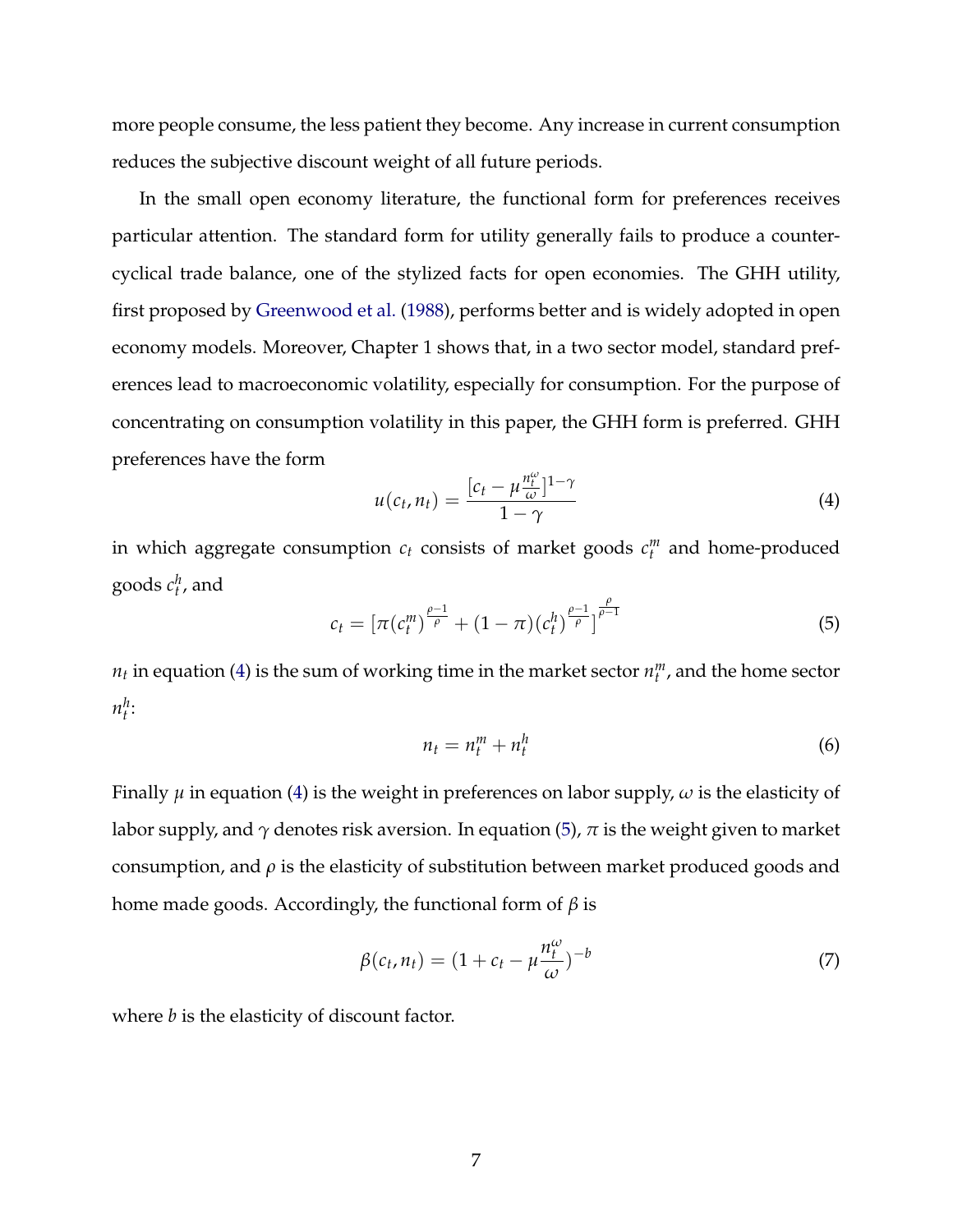#### **2.2 Technology and investment**

The production function for each sector has the standard form:

$$
y_t^i = exp^{z_t^i} (k_t^i)^{\alpha^i} (n_t^i)^{1-\alpha^i}, \quad i = m, h
$$
 (8)

where in sector *i*,  $k_t^i$  is the capital stock,  $n_t^i$  is the labor supply,  $\alpha^i$  is capital share in output and  $z_t^i$  is the sector specific technology shock with mean  $\bar{z}^i$ .

Let  $z_t$  be the 2  $\times$  1 vector  $[z_t^m,z_t^h]'$  with mean  $\bar{z}$ . Productivity shocks evolve according to,

$$
z_t = \nu * z_{t-1} + (\mathcal{I} - \nu) * \bar{z} + \epsilon_t, \tag{9}
$$

where  $\mathcal I$  stands for the identity matrix, and  $\epsilon_t = [\epsilon_t^m, \epsilon_t^h]'$  denotes the error terms with correlation coefficient  $\xi = corr(\epsilon_t^m, \epsilon_t^h)$ . The matrix  $\nu$  is of the form,

$$
v = \left[ \begin{array}{cc} \rho_{mm} & \rho_{mh} \\ \rho_{hm} & \rho_{hh} \end{array} \right]
$$

where diagonal elements *ρii* denote the technology persistence, off-diagonal elements *ρij* stand for the technology spill over from sector *j* to sector *i*.

The law of motion for capital in sector *i* is

$$
k_{t+1}^{i} = (1 - \delta^{i})k_{t}^{i} + x_{t}^{i},
$$
\n(10)

where for sector *i*,  $\delta^i$  is the capital depreciation rate, and  $x_t^i$  is investment. As is common in the home production literature, it is assumed that home made products are used only for consumption. Thus investment can be formed only from market sector products. It is also assumed that a cost occurs to capital adjustment: the more rapid adjustment, the greater this cost. Capital adjustment cost is modeled as *<sup>φ</sup> i*  $\frac{p^i}{2}(k_{t+1}^i - k_t^i)^2$ , and  $\phi^i$  is the the capital adjustment cost parameter.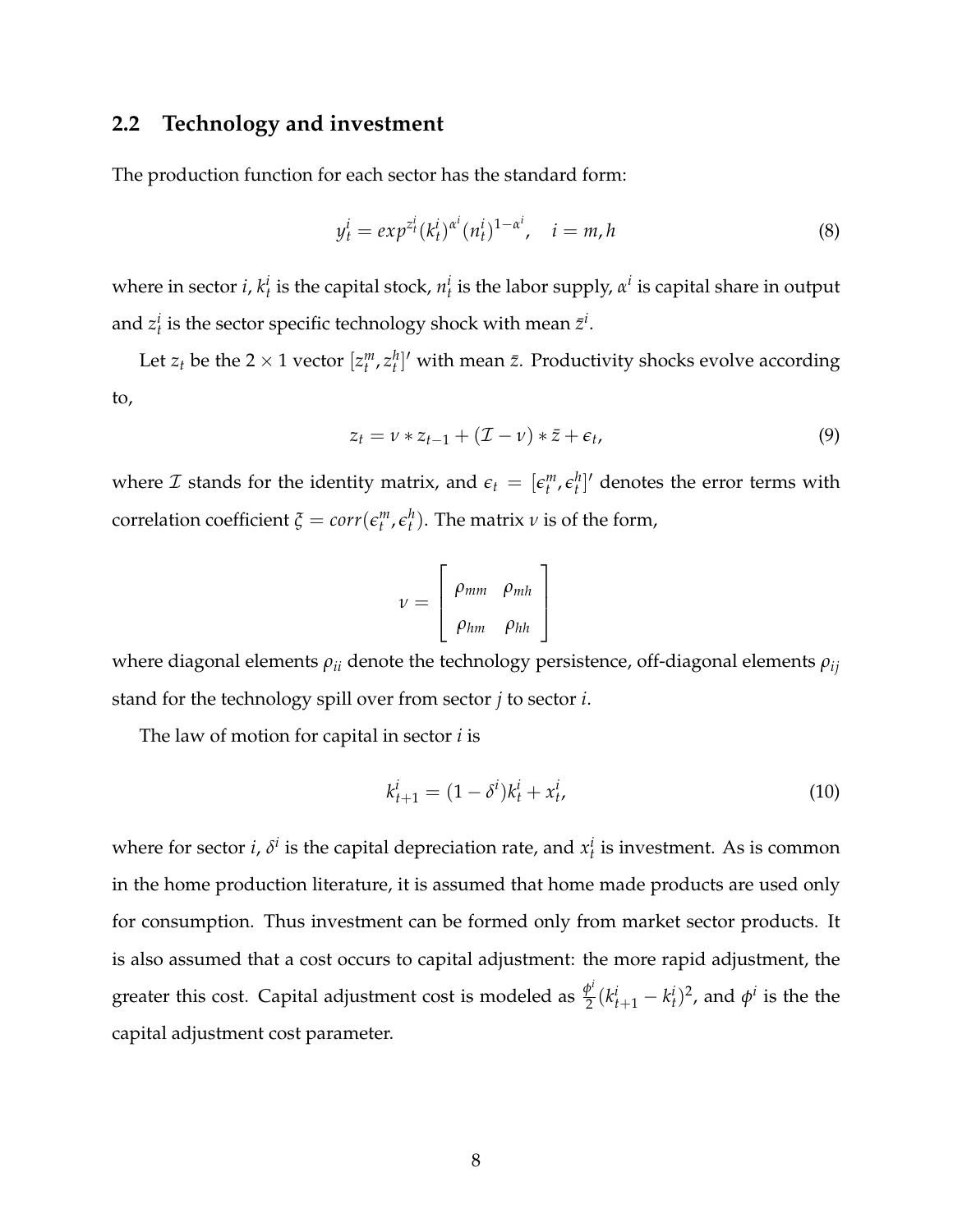#### **2.3 Linkage to international markets**

In this small open economy, the representative consumer can export goods to accumulate foreign asset holdings, or import goods to finance domestic spending, with the restriction that only market sector goods can be exported or imported. Together with the condition that home produced goods can not be invested, this implies

$$
y_t^h = c_t^h. \tag{11}
$$

It is further assumed that whenever borrowing or lending, this consumer faces a fixed international interest rate *r* ∗ . Let *tb<sup>t</sup>* denote the trade balance in period *t*, and *d<sup>t</sup>* stand for the foreign asset (or debt) holdings, then

$$
d_{t+1} = (1+r^*)d_t + tb_t.
$$
 (12)

Since the ease of lending and borrowing reflects the degree of financial integration, it is appropriate to employ a cost, which depends on the amount of borrowing or lending, to represent the financial openness of a country. Specifically, this borrowing or lending cost is approximated as a quadratic function of trade balance,  $\frac{\tau}{2}$ *tb*<sup>2</sup>. Backus et al. (1992) call this cost a trading cost. Whereas  $tb_t$  is the net of exports and imports, this term  $\frac{\tau}{2}tb^2$ is called a financial friction in this paper.

Accordingly, the resource constraint for the market sector is,

$$
c_t^m + d_{t+1} + x_t^m + x_t^h = y_t^m + (1 + r^*)d_t - \frac{\tau}{2}tb_t^2 - \frac{\phi^m}{2}(k_{t+1}^m - k_t^m)^2 - \frac{\phi^h}{2}(k_{t+1}^h - k_t^h)^2. \tag{13}
$$

Finally, neither the home country nor the foreign country can play a Ponzi-game, which implies:

$$
lim_{T \to \infty} (1+r)^{-T} d_{t+T} = 0.
$$
\n(14)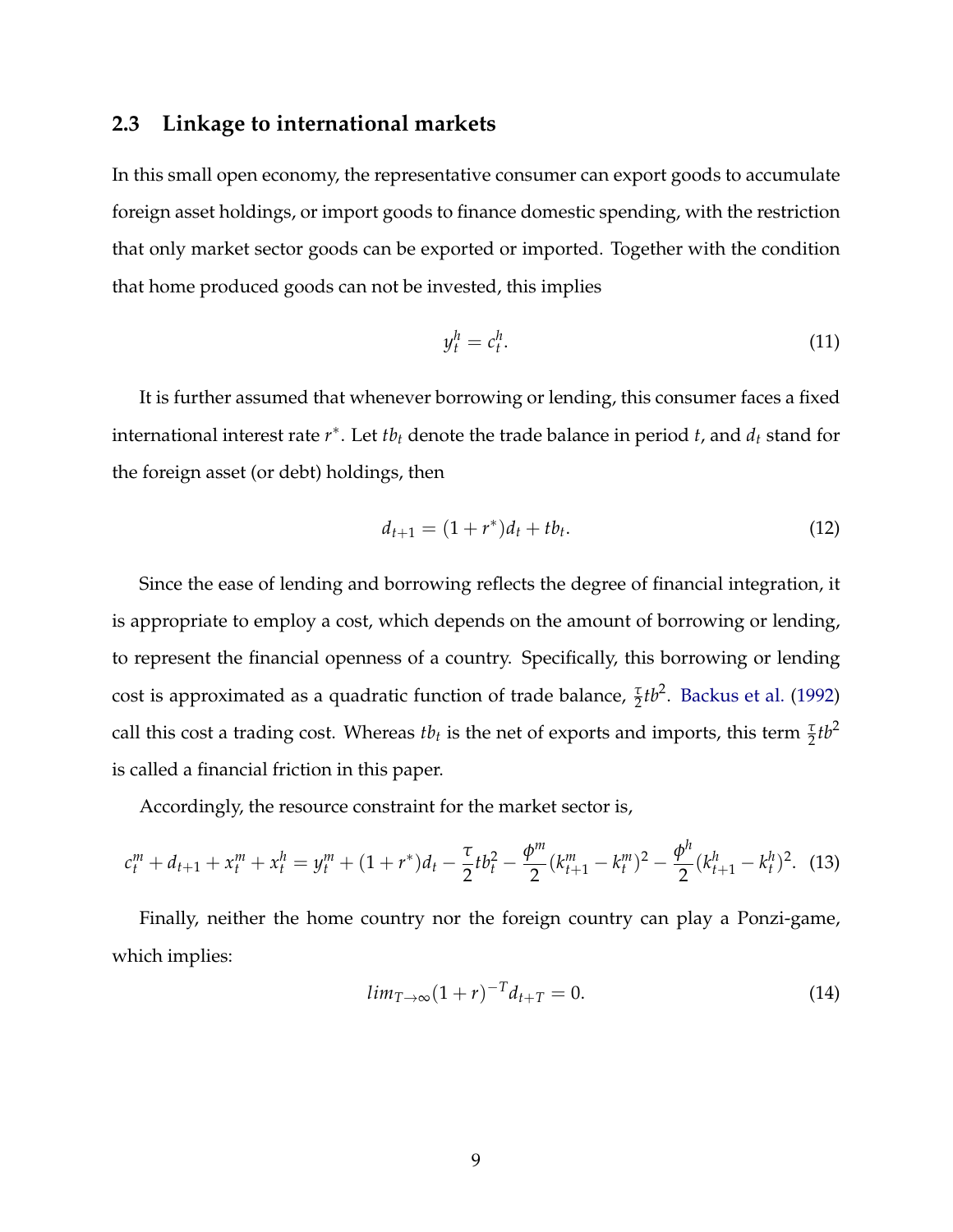## **3 Calibration and Simulation**

As stated in the introduction, the methodology of this paper concentrates on the differences between developed and developing countries, to identify the factors which explain consumption volatility. There is, however, no unanimous agreement on how to categorize a country as either developed or developing. Even in the same group, the level of development may vary widely. Therefore the difference across groups might become less apparent if averaged by groups. For this reason, it is, perhaps, more illustrative to focus on two countries, one representing the developed group and the other representing the developing group, than to average data from each of the groups. For data convenience and convention, Canada and Mexico, two typical small open economies, are chosen to represent each group respectively. $\delta$ 

For the market sector in Canada, the share of labor income is calculated to be 68% from the year 1961 to 2008. Accordingly, the capital share in production, *α <sup>m</sup>*, is set to be 32%. For Mexico, since there is no income based *GDP* data available, this number is also set as 32%. For the home sector, the data is scant for both countries. It is assumed that the home sector is more labor intensive, so labor share lies in the range [.68, 1.00]. In particular, the labor shares in the home sector for both countries are set as 86%, the middle value of this range, and this suggests that the capital share in home sector is 14%. This value is also adopted in Ingram et al. (2007).

Capital depreciation rates in the market sectors, *δ <sup>m</sup>*, are calculated to be 2.2% for Canada (see Chapter 1), and 2% for Mexico (see Garcia-Cicco et al. (2009)). Since capital formation in the home sector comes from the market sector, it is assumed that  $\delta^m = \delta^h$  for simplicity. This symmetric treatment also applies to the capital adjustment cost parameters, *φ <sup>m</sup>* and *φ h* , which are assumed to be equal, and their magnitude is calibrated to match with the volatility of market investment.

For the share of market sector goods in total consumption, *π*, and the elasticity of

<sup>3</sup>Data source: Statistics Canada & OECD.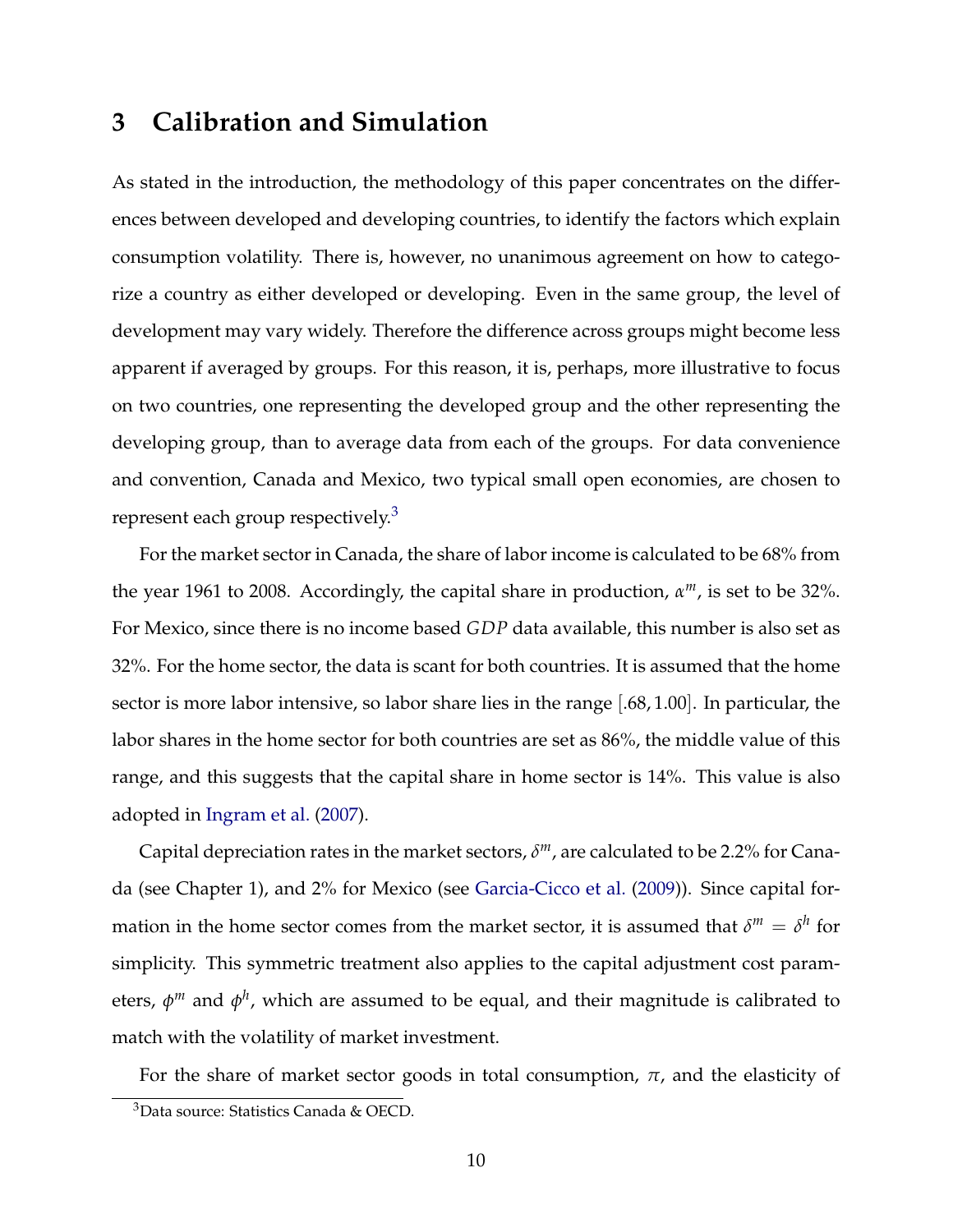substitution between the two goods, *ρ*, there are no available measurement. Various papers estimate that the share is around 40%, while the elasticity is 2 for the United States (Ingram et al. (2007); Blankenau and Kose (2007)). Canada and United States are both developed countries, and the two countries share many common consumption habits, therefore it is reasonable to use the same number for Canada. For Mexico, the market share in consumption is intuitively smaller. For developing countries, market goods are not prevalent, and the relative price is high. Nevertheless, it is set to be the same as in Canada for the benchmark economy, and sensitivity analysis on these two parameters will be conducted in the following section.

As in most papers in the related literature, the international real interest rate, *r*<sup>\*</sup>, is set to be 1 percent, suggesting that *β* in steady state is 0.99. The parameter *ω* is set at 1.6, implying that the labor supply elasticity  $1/(\omega - 1) = 1.7$ . The two parameters,  $\mu$ and *b* are jointly determined to meet two ratios: the fraction of time spent working, and the trade balance to *GDP*. For time spent working, this is set as 61%, the same for both countries, in which 33% goes to the market sector and 28% is spent in the home sector (see Benhabib et al. (1991)). For the trade balance ratio, the number is calculated to be 1.6% for Canada and 1.25% for Mexico. The risk aversion parameter, *γ*, is widely regarded to lie in the range of 1 to 2, and it is set to be 1.5, the middle value of this range.

For *τ*, the financial friction parameter, this is chosen so that the marginal cost *τtb* is 0.58 percent of *GDP* as in Backus et al. (1992). This implies that  $\tau = \frac{0.58\%}{tb/GDP}$ . As mentioned earlier, since this parameter represents one key difference across countries, a reasonable guess is that it indeed varies from country to country.

To estimate the matrix *V* describing the technological process, the first step is to find the Solow residuals in the two sectors. Solow residuals in the market sectors can be obtained with the available series of output, capital and hours worked. The Solow residual in the home sector, however, is virtually impossible to compute for lack of data, especially for home hours. Three approaches have been proposed to overcome this problem. The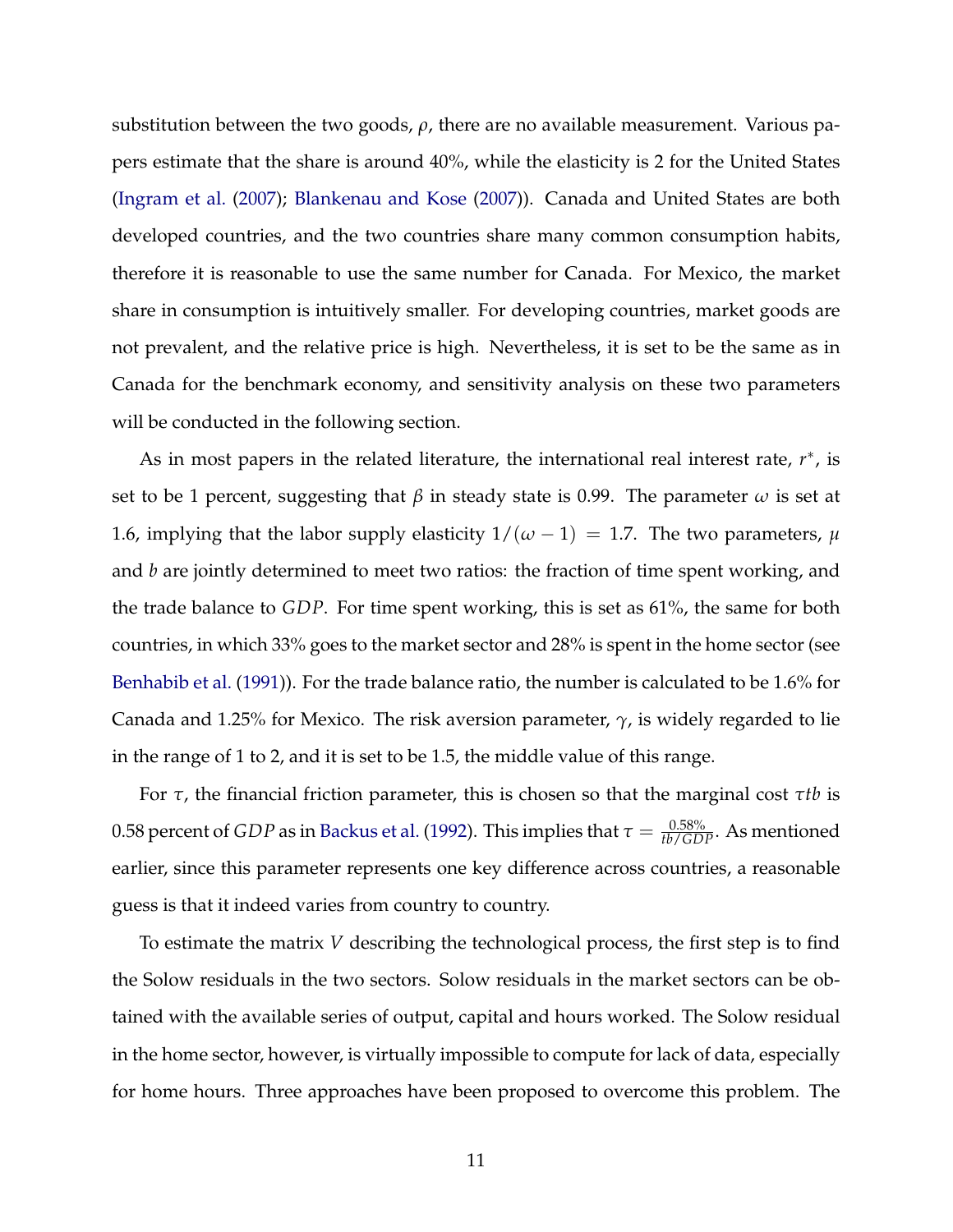first is to estimate the parameters in an  $AR(1)$  process of the Solow residuals by maximum likelihood to match with moments in the data as proposed by McGrattan et al. (1997). The second is to recover output, the capital stock and hours worked in the home sector from the first order conditions of the model, and then compute the Solow residual, as was originated by Ingram et al. (2007). The third approach is to assume the shock in the home sector has the same process as that of the market sector as in Gomme et al. (2001). For simplicity, this paper adopts the third approach. Thus, the diagonal elements in matrix *V* are identical,  $\rho_{mm} = \rho_{hh}$ .

For the off-diagonal elements,  $\rho_{mh}$  and  $\rho_{hm}$ , it is assumed that the technology spill over effect is asymmetric: technology can only spill from more advanced sectors to less advanced sectors. The market sector is relatively efficient by assumption, and therefore there is no spill over from home sector, implying that  $\rho_{mh} = 0$ . In contrast,  $\rho_{hm}$  represents the spill over effect from the market sector to the home sector, and is assumed to be positive. It is further assumed that spill overs are only partial, implying that *ρhm* is within the range  $[0, 1.0]$ . The value of this parameter is to set to match with the consumption volatility ratio in the market sector. For Mexico, this value is 0.90, and for Canada it is 0.52. It is worth noting that the spill over effect may vary across countries. It is easier for technology to spill to sectors with similar levels of development, or *TFP*. In particular, if the gap between the market sector and the home sector is big, this effect will be limited. Another reason for the stronger transmission effect in emerging countries is the lack of patent protection. Therefore in emerging economies, it is less costly to adopt the new technology, which typically developed in the advanced sector. <sup>4</sup> For this reason, *ρhm* is of particular interest in the sensitivity analysis.  $\xi = corr(\epsilon^m, \epsilon^h)$ , and its value is set at 0.6, as suggested by Blankenau and Kose (2007).

The last parameter to be set is the technology level in both sectors,  $\bar{z}^m$ , and  $\bar{z}^h$ . By

<sup>4</sup>The transmission effect discussed here should be described as *effective transmission* rather than *potential transmission*. When the technology discrepancy is big, the available transmission may be potentially large but the effect is limited because it may need adjustment for other production factors such as capital and labor. That is, it is easier for a sector to assimilate technology from similar sectors.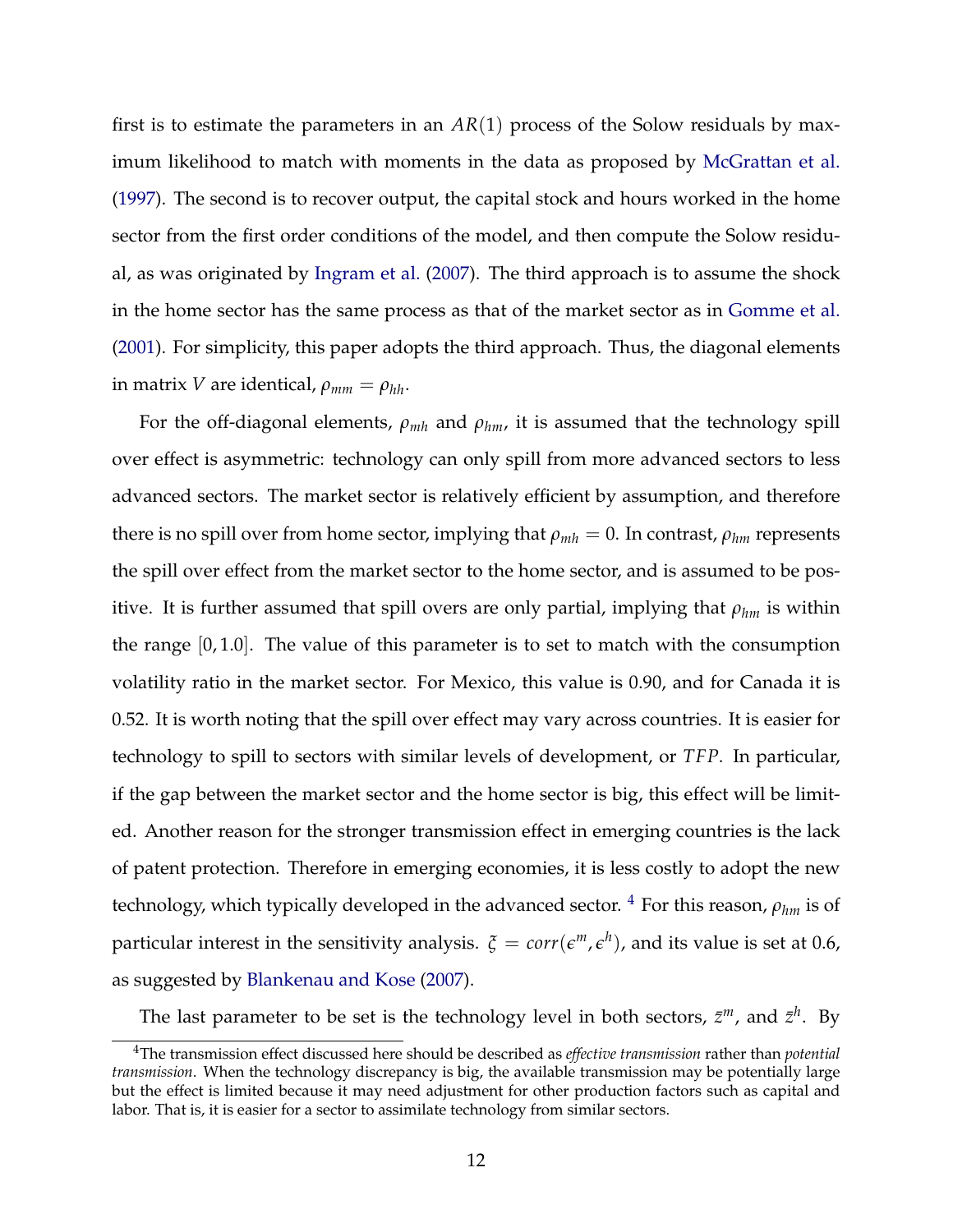normalizing  $\bar{z}^h = 1$ ,  $\bar{z}^m$  represents the relative technology advantage in the market sector. The relative technology advantage varies across countries. For extremely underdeveloped economies, where family workshops are being transformed to factories in the early stage of industrialization, it is expected that relative technology is just above unity. With the development of technology and the expansion of markets, which are characteristic of further industrialization, established factories or firms may have additional economies of scale and the technology advantage will grow. Therefore, it seems plausible that the relative technology advantage is bigger in developed economies.<sup>5</sup> Although it is not possible to obtain an exact value to conduct the simulation in the benchmark model, the market sector is set to be three times as productive as the home sector for Canada, and 1.5 times for Mexico. These values imply that  $z_m = 1.1$  for Canada and  $z_m = 0.4$  for Mexico. The relative technology advantage is perceived to represent one of the major differences between developed and developing countries, and so it is necessary to perform sensitivity analysis in the following section.

Table 1: Relative Volatility

|        |      | Country Data: $\frac{\sigma_{cm}}{\sigma_{ym}}$ Model: $\frac{\sigma_{cm}}{\sigma_{ym}}$ Model: $\frac{\sigma_{c}}{\sigma_{y}}$ |      |
|--------|------|---------------------------------------------------------------------------------------------------------------------------------|------|
| Canada | 0.67 | 0.67                                                                                                                            | 0.59 |
| Mexico | 1 21 | 1.21                                                                                                                            | 0.97 |

The parameter values are summarized in Table 2. With the parameters set in the benchmark economy, the ratio of market consumption volatility to market output volatility, *<sup>σ</sup><sup>c</sup> σym* is 0.53 for Canada, less than the corresponding ratio in the data which is 0.67. For Mexico, this ratio is 0.803, which is also less than in the data at 1.21, as shown in Table 1. Nevertheless, the benchmark model generates higher relative volatility in market

<sup>&</sup>lt;sup>5</sup>Gollin et al. (2002) examined data for the 1960-90 period for 62 countries and found that the share of employment in agriculture is negatively correlated with the relative technology advantage. The share of agriculture employment in Mexico is bigger than that in Canada. Agriculture is an analogue to home sector at the start of industrialization, thus Gollin et al. (2002)'s result support the claim that  $z<sub>m</sub>$  is greater in Canada.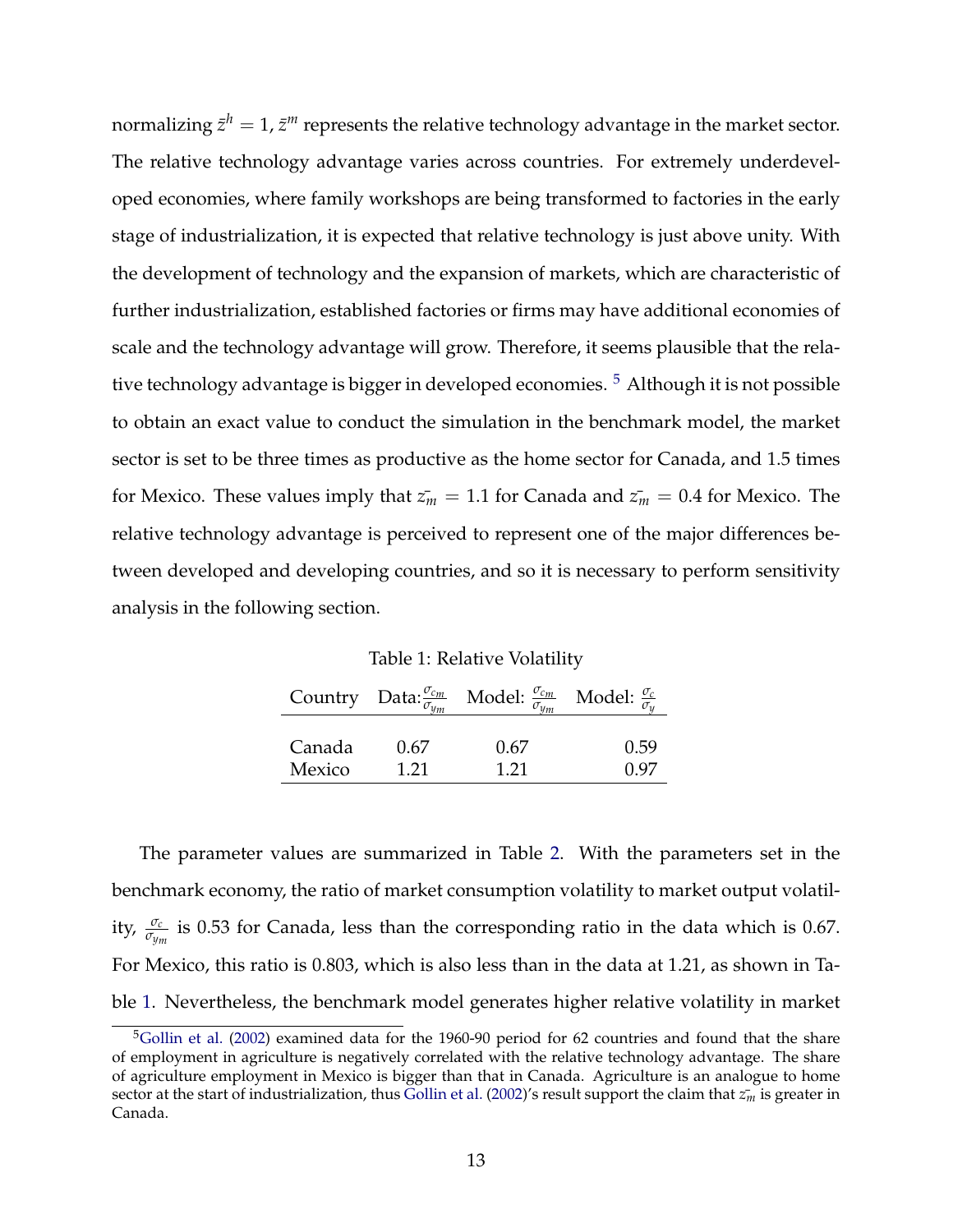consumption in Mexico, which suggests that adding home sector in the model is in the right direction to explain the puzzle. It is worthy noting that the *aggregate consumption* is less volatile than *aggregate output* in the model, although the market consumption is more volatile than market output in the data.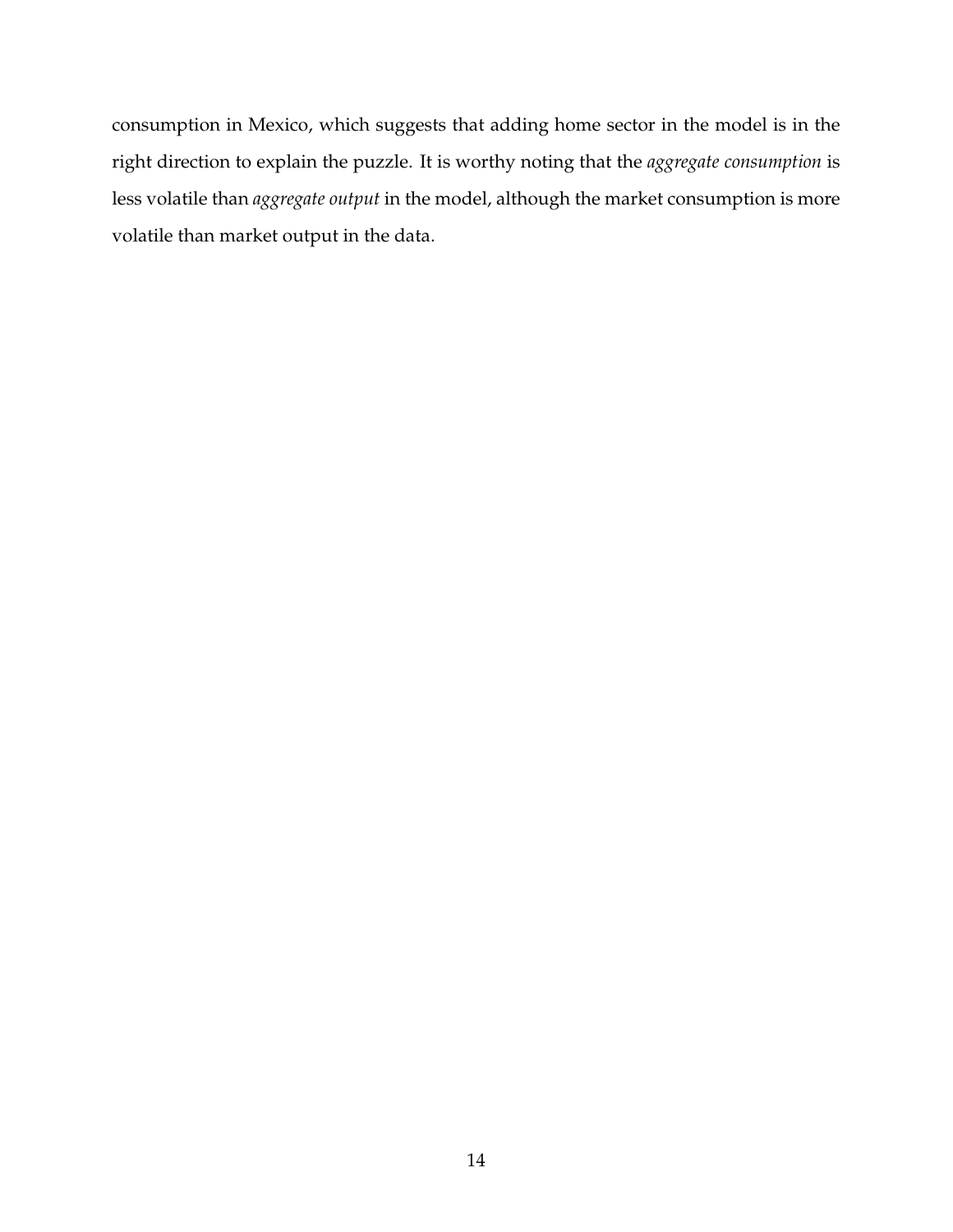| Parameter                    | Description                                        | Canada                | Mexico       |
|------------------------------|----------------------------------------------------|-----------------------|--------------|
|                              |                                                    |                       |              |
| $\omega$                     | labor supply elasticity                            | 1.60                  | 1.60         |
| $\mu$                        | adjustment parameter of labor supply               | 0.99                  | 0.99         |
| $\gamma$                     | measure of risk aversion                           | 1.5                   | 1.5          |
| $r^{\star}$                  | risk free international interest rate              | 0.01                  | 0.01         |
| $\pi$                        | share of market goods in consumption               | 0.40                  | 0.40         |
| $\rho$                       | elasticity of substitution between $c^m$ and $c^h$ | $\mathbf{2}^{\prime}$ | 2            |
| $\alpha^m$                   | capital share in market production                 | 0.32                  | 0.32         |
| $\alpha^h$                   | capital share in home production                   | 0.14                  | 0.14         |
| $\delta^m$ , $\delta^h$      | capital depreciation                               | 0.02                  | 0.02         |
| $\tau$                       | Financial friction parameter                       | 0.36                  | 0.46         |
| $\mathcal V$                 | matrix of technological spill over                 | 0.97<br>$0.00\,$      | 0.00<br>0.95 |
|                              |                                                    | 0.97<br>0.00          | 0.50<br>0.95 |
| $\boldsymbol{\tilde{\zeta}}$ | correlation coefficient of technology shocks       | 0.6                   | 0.6          |
| $\bar{z}^m$                  | relative technology advantage of the market sector | 1.10                  | 0.40         |
| $\sigma^m$ , $\sigma^h$      | standard deviation of technology shock             | 0.0063                | 0.0073       |

## Table 2: Calibration Summary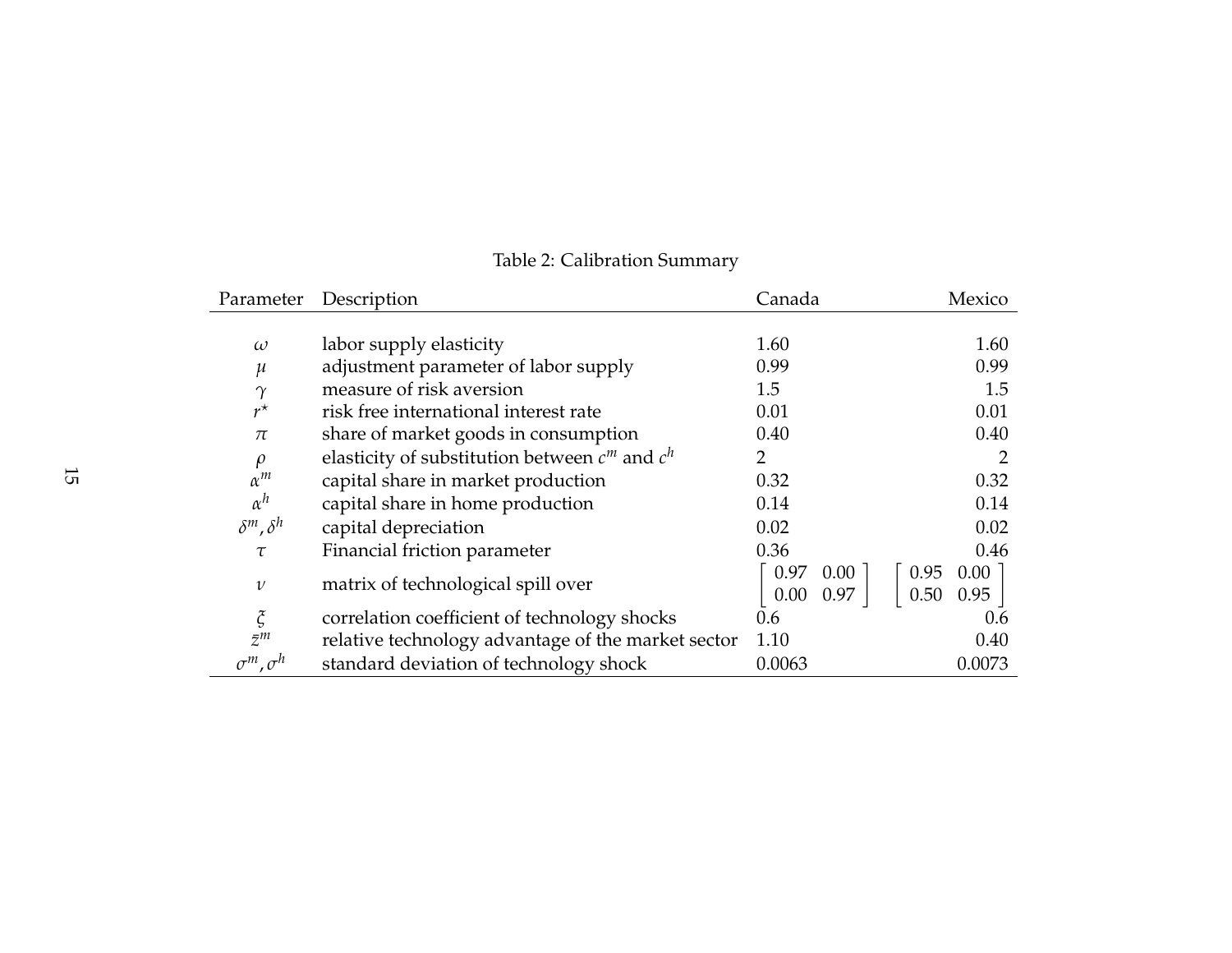## **4 Further Discussion**

#### **4.1 Sensitivity analysis**

As shown in the calibration there is some uncertainty concerning the values of some parameters either because of a lack of data or of related empirical studies. Notwithstanding this uncertainty, these parameters were set to some particular ad hoc values for simulation purposes. The ranges for most of these parameters, however, can be determined from economic theory or stylized facts. Performing a sensitivity analysis gives some feel for how the results vary with these parameters.

More importantly, some of the parameters vary across countries, and represent some of the key differences between developed countries and developing countries. As discussed earlier, the methodology of this paper is to identify these differences and see which of them contributes to the excessive consumption volatility in developing countries. Therefore, performing sensitivity analysis is essential to determine the factors which contribute to the difference in consumption volatility between developed and developing economies.

Developing countries differ from developed countries in many aspects including preferences, production and international linkages. The difference in preference is represented by the share of market consumption, *π*, and the elasticity of substitution, *ψ*. The difference in international linkages is embodied in *τ*, the ease of access to foreign financial markets. As for different levels of production, this is indicated by *ρhm*, the technology transmission from the market sector to the home sector, and  $\bar{z}^m$ , the relative technology advantage in the market sector.

The share parameter of market consumption is set at 40 percent for both Mexico and Canada in the benchmark economy. The home-sector produced goods (and services) in emerging countries, however, are considered to have a bigger share in total consumption. The main reason is that when the market sector is not prevalent, the price of market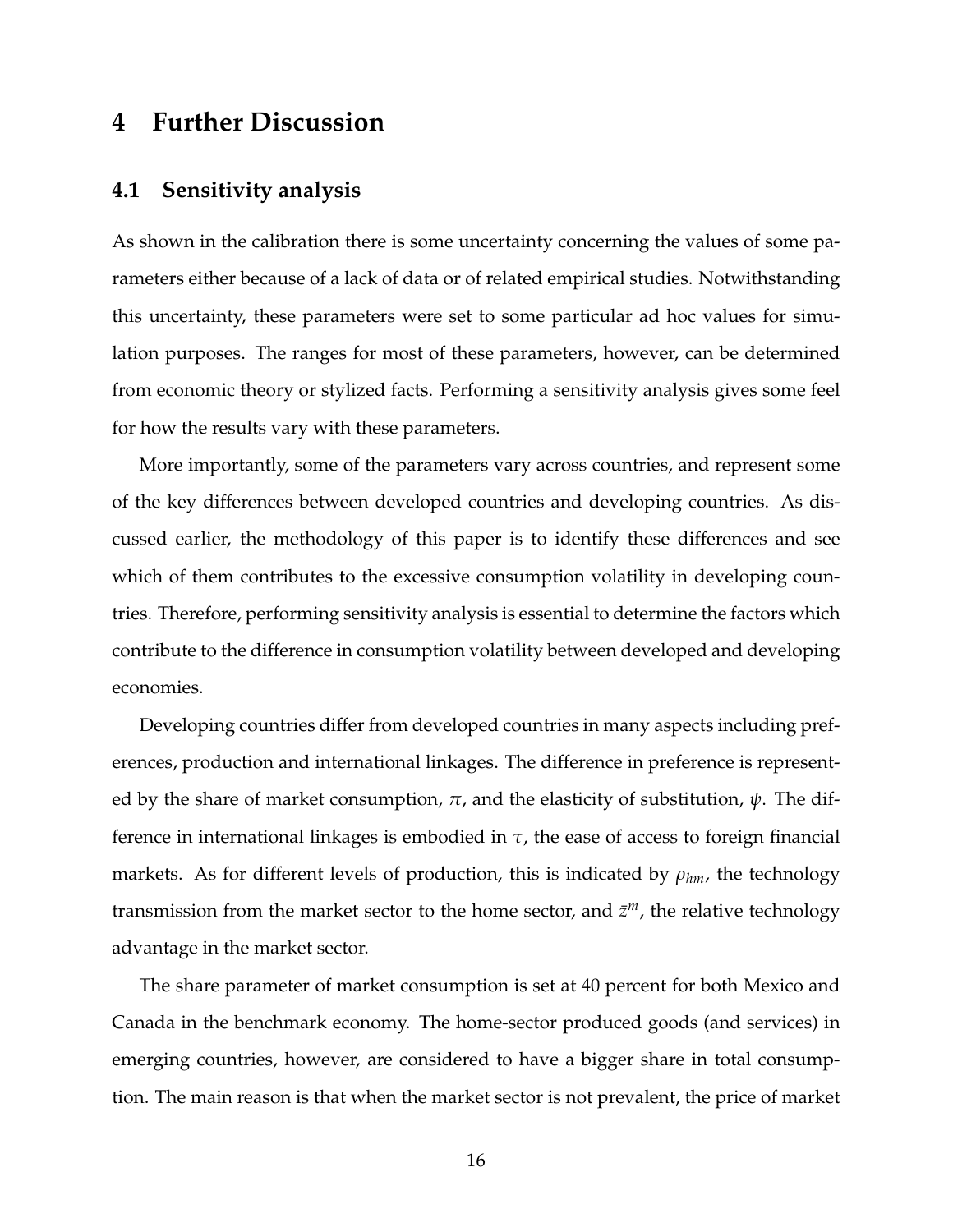goods is high. For example, professional day care and old care institutions in some developing countries are rare, and these services are mostly offered at home.  $\pi$  is within  $[0.0, 1.0]$ , and the binary relationship between  $\frac{\sigma_{cm}}{\sigma_{ym}}$  and  $\pi$  is plotted as Figure 1, with all other parameters fixed in the benchmark model for Mexico. Figure 1 indicates that as the share of market consumption increases, its volatility first increases and then decreases. Specifically, market consumption becomes volatile when this share is around half.



Another factor that represents the difference in preferences is the elasticity of substitution, *ψ*. The simulation results are presented in Figure 2, which also suggests that the relationship between  $\frac{\sigma_{c_m}}{\sigma_{y_m}}$  and  $ψ$  is nonlinear, with a peak around  $ψ = 2$ . Careful exam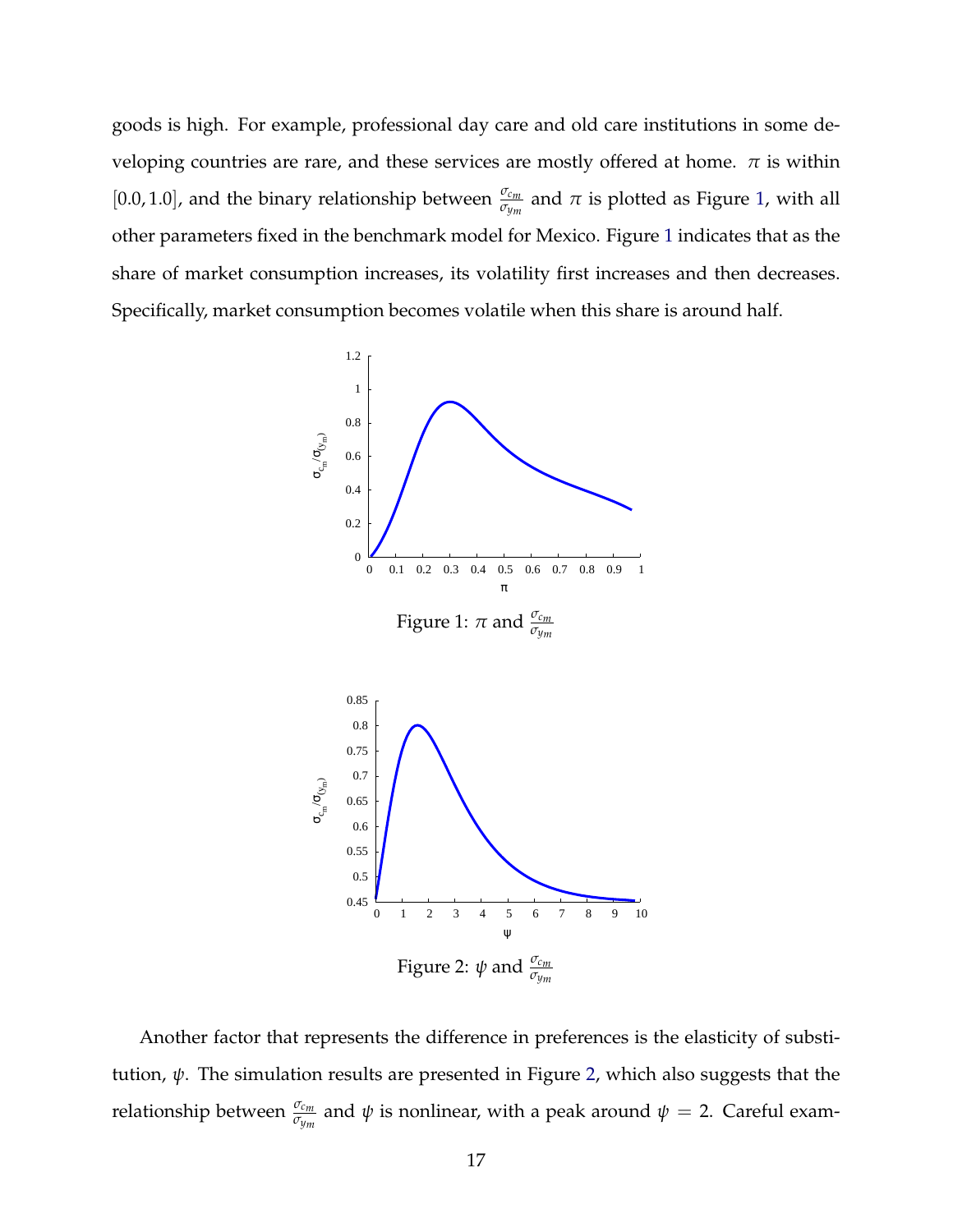ination of Figures 1 and 2 reveals that the maximum consumption volatility  $\frac{\sigma_{c_m}}{\sigma_{y_m}}$  is less than unity, suggesting that the difference in preference is not the main cause for excessive consumption volatility in developing countries.

*τ* is the parameter that represents ease of international asset adjustment. Developed countries can access the international finance markets more easily owing to their more transparent financial system and sound financial position. Developing countries, on the other hand, may have to pay an extra cost to enter into the foreign capital market when lending or borrowing, particular during a financial crisis. Figure 3 illustrates that the relative volatility of market consumption increases with the financial friction parameter *τ*. However, the effect of financial friction is limited: when *τ* varies from 0 to 45, 100 times as the benchmark value,  $\frac{\sigma_{\mathit{cm}}}{\sigma_{\mathit{ym}}}$  changes less then 10 percent.



The sensitivity analysis on differences in production is presented in Figure 4 and 5. Figure 4 indicates that when the transmission effect gets stronger, volatility of market consumption becomes larger. As discussed earlier, the transmission effect (from the market sector to the home sector) is bigger when the productivity gap between sectors is closer, as it is in developing countries.

The productivity gap between the two sectors is indicated by  $\bar{z}^m$ , and Figure 5 suggests that a more productive market sector leads to smoother market consumption. Further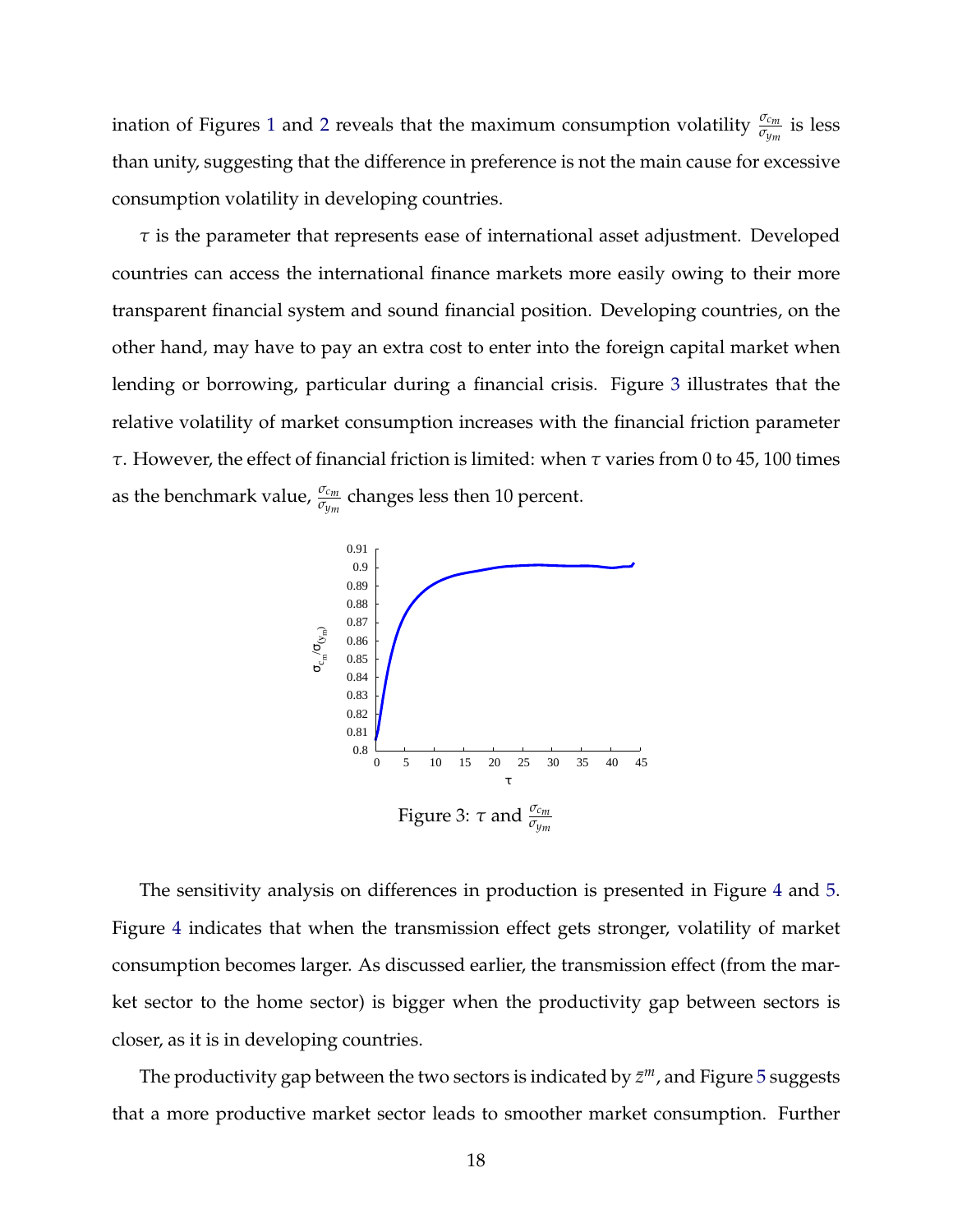

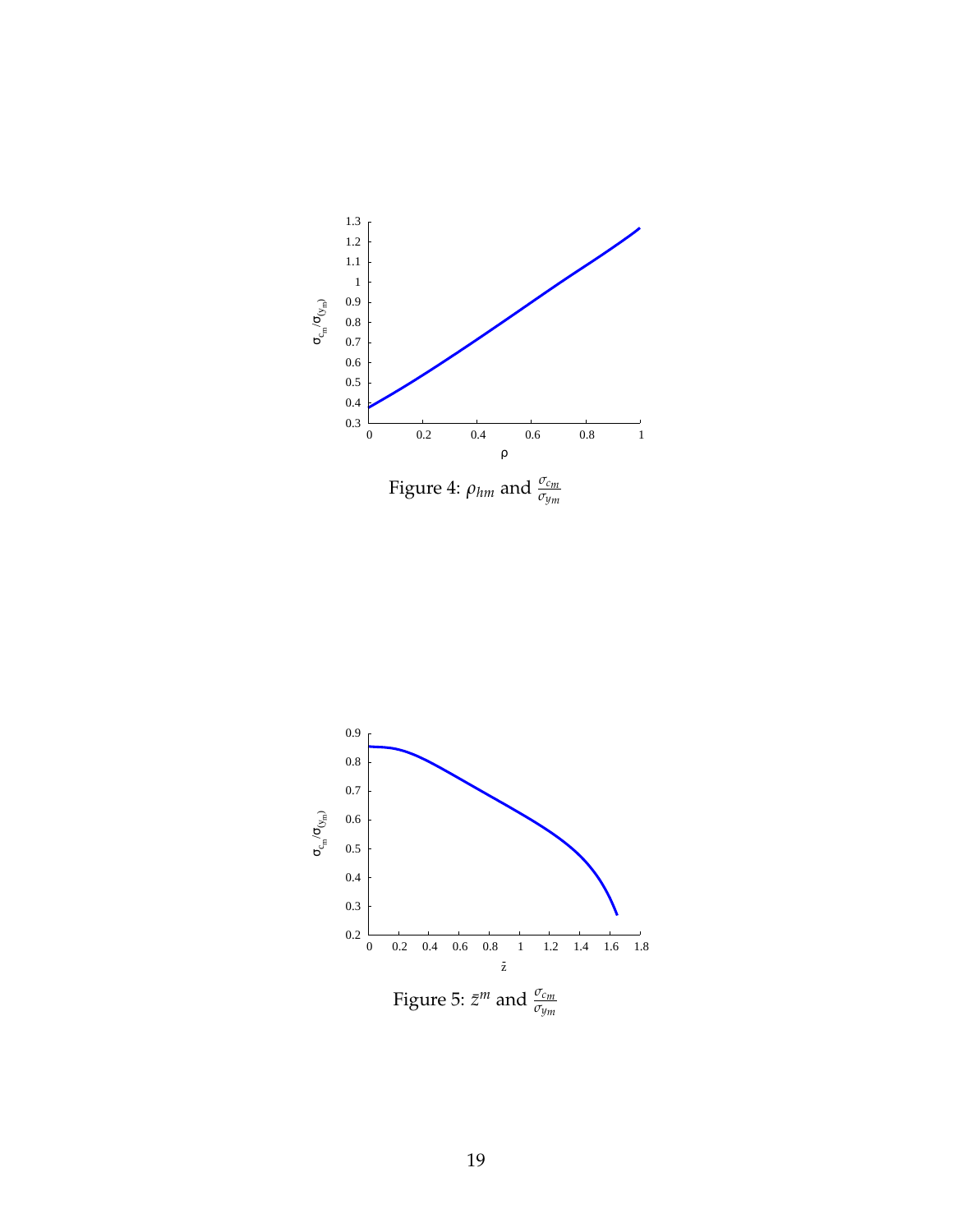investigation reveals that the maximum volatility exceeds unity in Figure 4, and  $\frac{\sigma_{c_m}}{\sigma_{y_m}}$  varies more than in Figure 1, 2 and 3, implying that a difference in technology is the main cause for excess consumption volatility in developing countries.

#### **4.2 Benchmark discussion**

In Canada, the relative volatility of market consumption is lower because its market sector is much more important, or dominant. This dominance results from the relative technology advantage in the market sector. Market sector's status calls for particular consumption smoothing incentives for market consumption.<sup>6</sup>

In Mexico, the market sector is not dominant. The main reason for this is the relative small technology level difference across sectors, i.e., market sector in Mexico has not developed enough to make home sector trivial. As a result, the market sector consumption is not smoothed as in Canada.

The impulse responses suggest that, for one shock that hits the market sector in Canada, the market sector expands and the home sector shrinks in that *y<sup>h</sup>* (*c<sup>h</sup>* ) decreases. In contrast, for the same shock in Mexico, because of the stronger technology transmission effect, both sectors expands. Actually, the home sector in Mexico changes more than 20 times in absolute value of the change in Canada.

Also, because of the stronger transmission effect, consumption in Mexico increases to a greater extent because the agent knows that the positive shock is more persistent. The consumption change in Canada is small relative to output, reflecting that consumption smoothing is strong with the expectation the shock is more transitory.

<sup>&</sup>lt;sup>6</sup>In the extreme case where home sector is nil, the two-sector model reduces to a standard one-sector model with  $\frac{\sigma_c}{\sigma_{ym}} < 1$ .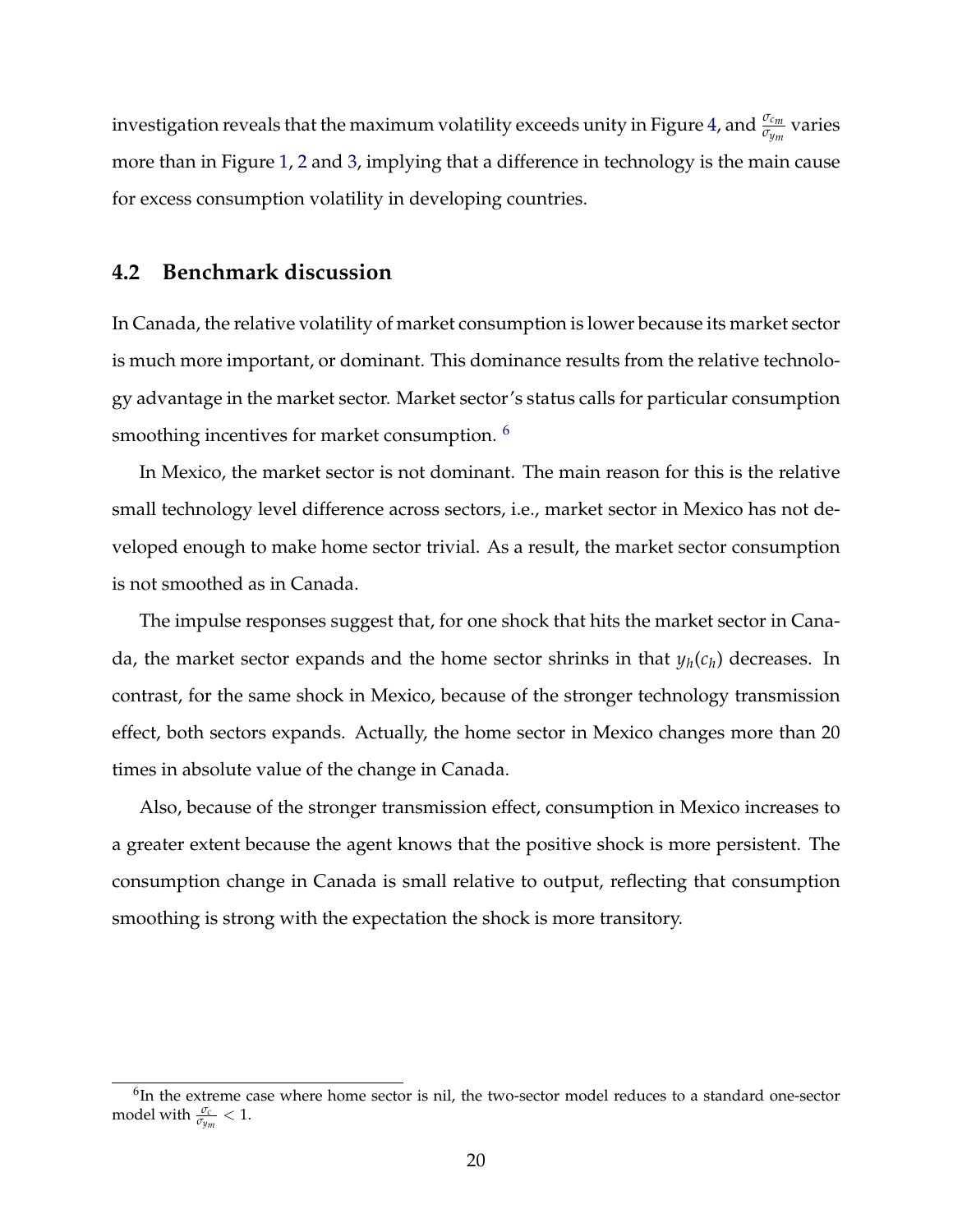

Figure 6: Shock to *zm*: Output and Consumption

## **5 Conclusion**

This paper offers an explanation for why consumption is generally less volatile than output in developed countries, while it tends to be more volatile than output in developed countries. By constructing a two sector small open economy model, this paper proposes for the first time that a relatively large home sector, characteristically found in developing countries, can explain this phenomenon.

The methodology of the paper has been to extract different factors across countries and examine which of them generates excessive volatility of market consumption relative to market output under reasonable conditions. These factors include differences in preferences, technology and international linkages.

For differences in preferences, the simulation results suggests that their effect on the relative volatility of consumption is ambiguous. For both the share of consumption and the elasticity of substitution, the volatility of consumption first increases and then decreases, implying that market consumption tends to be most volatile when preferences for market and home goods are relatively moderate.

For differences in international linkages, this paper refers to frictions in international financial transactions, which is modeled as an adjustment cost on foreign assets. The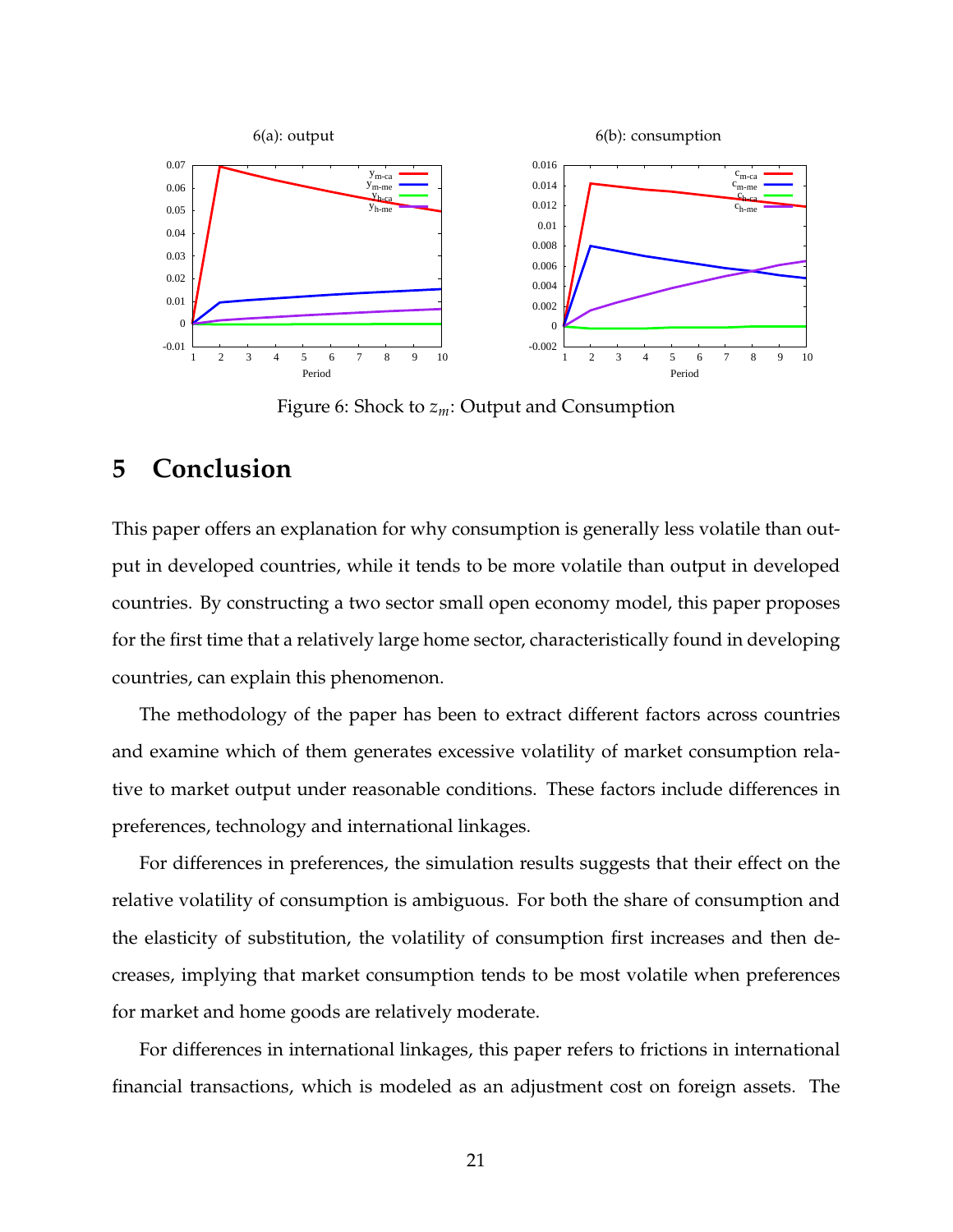results suggests that financial openness helps to smooth market consumption. This effect, however, is limited in that the variation in consumption volatility is relatively small.

As to the differences in technology, these are embodied in two factors: one is the market sector's relative productivity and the other is the technology transmission effect across sectors. The sensitivity analysis indicates that the more advanced is a market sector, or the less effective the transmission effect, both of which correspond to the group of developing countries, the smoother will be market consumption. The volatility of consumption exceeds that of output when technology varies, and it is more sensitive to changes in technology, suggesting that differences in technology are the main cause for excessive volatility in consumption in some countries.

The conclusion that technology is the driving force for the relative volatility of consumption predicts that volatile market consumption is almost inevitable at the start of industrialization, when the technology level in the market sector is just above that of the home sector. With the advancement of the market sector, its consumption will become less volatile. For this reason, relative volatility of market consumption could be regarded as an indicator to assess a country's stage of economic development.

Since excessive volatility leads to a welfare loss, the paper has significant implications. First, it is implied that the international financial integration helps to smooth consumption. Second and more important, it is also implied that technology enhancement is vital to reduce the excessive volatility in consumption. Therefore, investment in R&D may be an effective way to gain smoother consumption.

22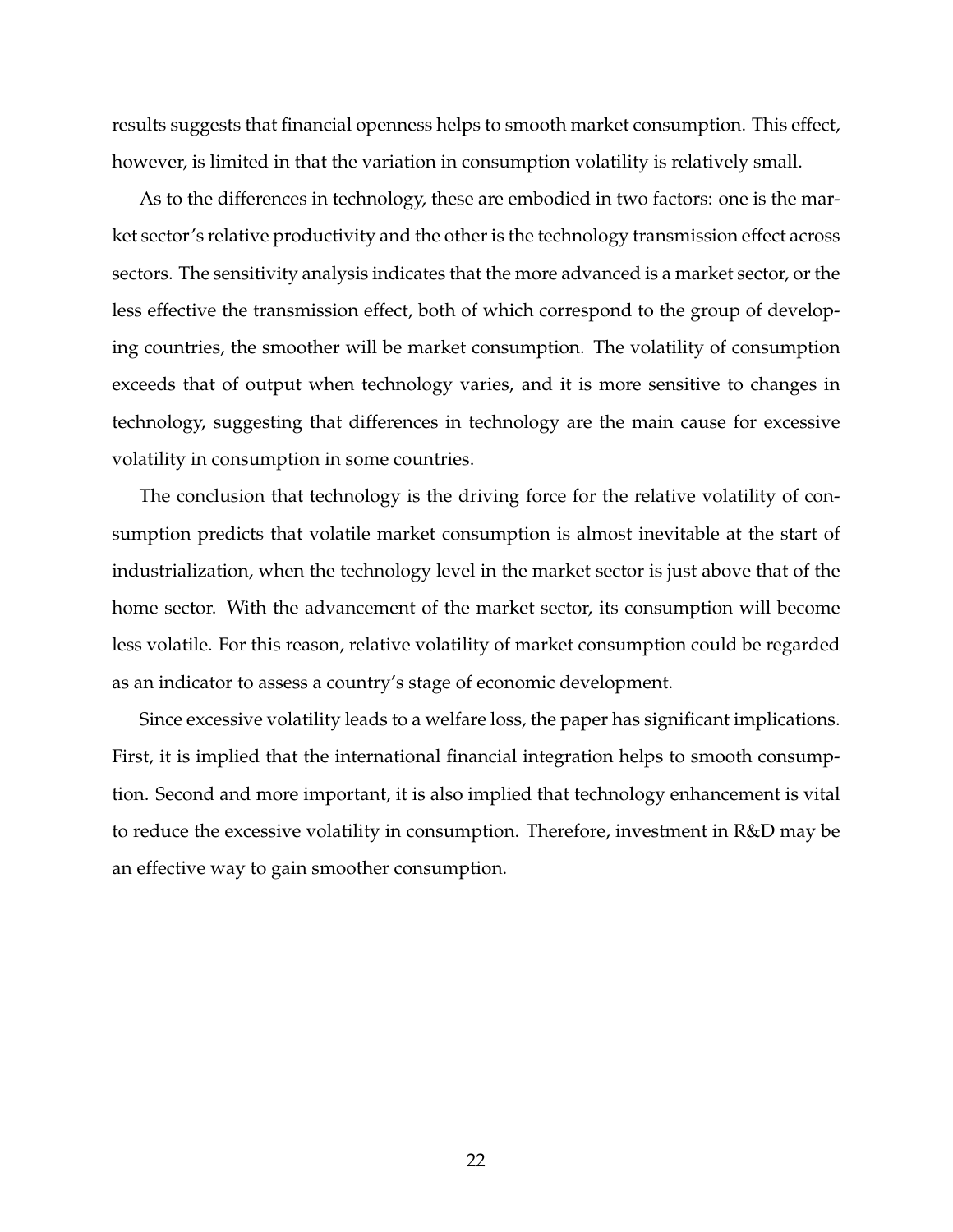## **References**

- Aguiar, M. and Gopinath, G. (2007). Emerging market business cycles: The cycle is the trend. *The Journal of Political Economy*, 115(1):69–102.
- Backus, D. K., Kehoe, P. J., and Kydland, F. E. (1992). International real business cycles. *The Journal of Political Economy*, 100:745–775.
- Baxter, M. and Crucini, M. J. (1995). Business cycles and the asset structure of foreign trade. *International Economic Review*, 36(4):821–854.
- Benhabib, J., Rogerson, R., and Wright, R. (1991). Homework in macroeconomics: Household production and aggregate fluctuations. *The Journal of Political Economy*, 99(6):1166–1187.
- Blankenau, W. and Kose, M. A. (2007). How different is the cyclical behavior of home production across countries? *Macroeconomic Dynamics*, 11:56–78.
- Eisner, R. (1988). Extended accounts for national income and product. *Journal of Economic Literature*, 26(4):1611–1684.
- Garcia-Cicco, J., Pancrazi, R., and Uribe, M. (2009). Real business cycles in emerging countries. *Working paper*.
- Gavin, M., Hausmann, R., Perotti, R., and Talvi, E. (1996). Managing fiscal policy in latin america and the caribbean:volatility, procyclicality, and limited credit worthiness. *I-ADB working paper*.
- Gollin, D., Parente, S., and Rogerson, R. (2002). The role of agriculture in development. *The American Economic Review*, 92(2):160–164.
- Gomme, P., Kydland, F. E., and Rupert, P. (2001). Home production meets time to build. *The Journal of Political Economy*, 109(5):1115–1131.

Gomme, P. and Rupert, P. (2007). Theory,measurement and calibration of macroeconomic